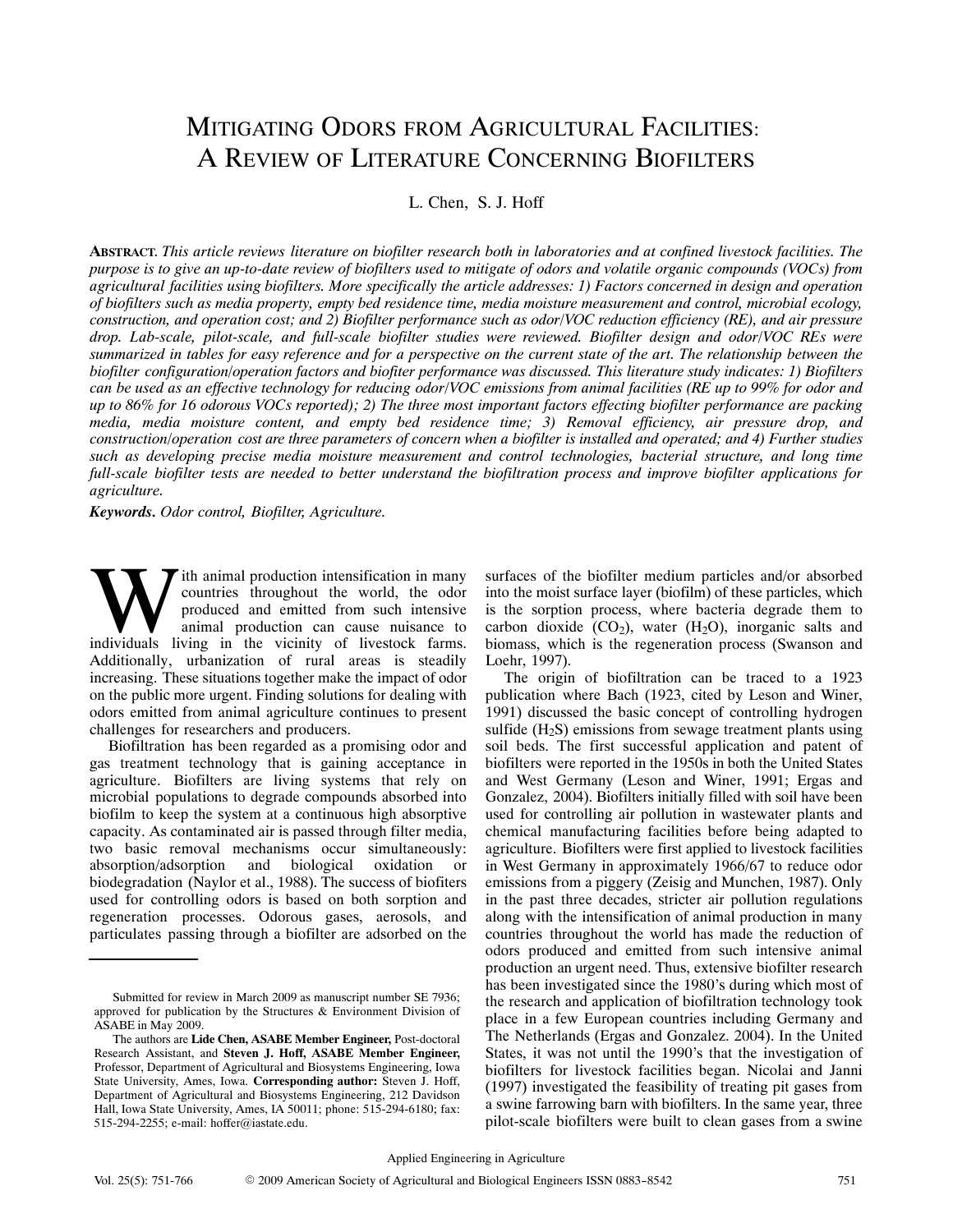building at North Carolina State University (Young et al., 1997). Since that time, biofilters have gained more attention for agriculture in the United States.

Several bench‐scale and pilot‐scale biofilter studies were reported in scientific journals. However, only a few full‐scale biofilters operated at agricultural facilities were reported or reported in a way that was hard to access for interested readers. In this article an overview of biofilter research from about 1997 up to 2008 regarding agricultural facilities both in laboratories and fields is presented. The survey results are grouped in tables as follows:

- $\overrightarrow{ }$  Table 1: Laboratory-based studies with biofilters treating simulated odors and odorous compounds that are often found in exhaust air from agricultural facilities.
- Table 2: On-site studies with biofilters treating gas which was directly exhausted from agricultural facilities.

The main focus is on biofiltration of odors and specific volatile organic compounds (VOCs). Biofilter media, biofilter bed dimension, biofilter type (open/close with vertical/horizontal flow), empty bed residence time (EBRT) which was defined as the volume of the biofilter media divided by the air flow rate passing through the media, pressure drop, media moisture, and removal efficiency (RE) are summarized in the tables for easy reference and to allow a direct comparison between studies. The topics covered in this literature review were inspired by Nicolai and Lefers (2006). Readers are encouraged to refer to the original articles for additional details. Abbreviations used in this article and unit conversions are defined in the nomenclature.

# **LITERATURE REVIEW**

Selected examples are listed in tables 1 and 2 for laboratory and on‐site studies, respectively. These studies illustrate that odors and some pollutants presented in exhaust air from agricultural facilities can be removed/mitigated with different REs depending on the inlet concentration, EBRT, and other operating conditions. Most of the laboratory studies addressed the removal of ammonia (NH3) and/or H2S under constant operating conditions with a few of the studies investigating odor and other VOCs. Such conditions are highly unusual at agricultural facilities. For example, the exhaust air from a swine building is a complex mixture containing over 300 compounds (Schiffman et al., 2001), which generally can be divided into four odorous groups (Hobbs et al., 1997; Le et al., 2005; Lo et al., 2008; Chen et al., 2008a) including sulfur containing compounds, volatile fatty acids, phenols and indoles, and ammonia and volatile amines. The actual composition and individual concentration often varies substantially at different facilities based on different diets and manure management methods. Even at a single site, the concentration varies substantially over time. Apart from fluctuations in the exhaust air composition, the performance of full‐scale biofilters may be affected by unsteady conditions (such as temperature, relative humidity, gas channeling, and media moisture content) and discontinuous pollutant supply, system maintenance, or breakdowns (Webster et al., 1999).

Under laboratory conditions, high RE (up to 100%; Kim et al., 2002; Choi et al., 2003; Kastner et al., 2004; Morgan‐Sagastume and Noyola, 2006; Chung et al., 2007) –

#### **Table 1. Laboratory‐based biofilter research (NA = not available).**

| Reference             | Media                                                                                           | Media area*height<br>$(cm^2*cm)$ | Biofilter type                 | Media moisture<br>content (%)                                  | Inlet concentration of<br>pollutants                | EBRT (s)              | Temperature of RE (%)<br>the biofilter |                                                          | Pressure drop                                   | Operation time Remarks                            |                                                                                                                                                                                  |
|-----------------------|-------------------------------------------------------------------------------------------------|----------------------------------|--------------------------------|----------------------------------------------------------------|-----------------------------------------------------|-----------------------|----------------------------------------|----------------------------------------------------------|-------------------------------------------------|---------------------------------------------------|----------------------------------------------------------------------------------------------------------------------------------------------------------------------------------|
| Sun et al., 2000      | Mixture of yard waste<br>compost with wood chips                                                | 0.0707*20                        | flow                           | Closed with up-30, 40, and 50%                                 | H, S: 2 ppm;<br>NH <sub>3</sub> : 17.9-21.1 ppm     | 5, 10, and 20 NA<br>s |                                        | H <sub>2</sub> S: 47-94%; NH <sub>2</sub> : NA<br>25-90% |                                                 | First trial: 40<br>days; second<br>trial: 48 days | Authors indicated biofilter with higher<br>media moisture content and longer<br>gas retention time had the best<br>removal of both H <sub>2</sub> S and NH <sub>3</sub>          |
| Cloirec et al., 2001  | Wood bark                                                                                       | 7650*100                         | Open with up- 18-52%<br>flow   |                                                                | Ethanol: 32-700 ppm                                 | $2.8 - 18s$           | $18-25^{\circ}$ C                      | 81-98%                                                   | 45-2000 Pa with<br>each meter<br>colomn         | 100 days                                          | Nutrient solution was supplied for<br>media                                                                                                                                      |
| Elias et al., 2002    | Pellets based on pig manure 79*100<br>and sawdust                                               |                                  | Closed with<br>down-flow       | 42% initial with a<br>range of 17%-<br>60% during<br>operation | $H2 S:10-45 g m-3$<br>(media) h-1                   | $13.5 - 27s$          | 20-22 <sup>°</sup> C                   | $-90%$                                                   | <b>NA</b>                                       | 104 days                                          |                                                                                                                                                                                  |
| Kim et al., 2002      | GAC                                                                                             | 1000*300                         | flow                           | Closed with up-50% (v/v) initial                               | NH <sub>2</sub> : 35-200 ppm;<br>H., S: 30-450 ppm  | $20 - 60 s$           | 25-28 <sup>°</sup> C                   | NH .: ~50%-98%;<br>$H, S: -100\%$                        | <b>NA</b>                                       | Around 240<br>davs                                | Inlet gas was humidified to keep<br>relative humidity at over 95%: RE of<br>NH <sub>3</sub> depends on inlet concentration of<br>$H_2S$                                          |
| Kim et al., 2002      | Wood chips                                                                                      | 1000*300                         | flow                           | Closed with up-50% (v/v) initial                               | NH <sub>3</sub> : 35-200 ppm;<br>$H_2S: 30-450$ ppm | $20 - 60 s$           | 25-28°C                                | NH < - 30% - - 92%: NA<br>$H_2S$ : 75%-100%              |                                                 | Around 240<br>days                                | Inlet gas was humidified to keep<br>relative humidity at over 95%; RE of<br>NH <sub>3</sub> depends on inlet concentration of<br>$H_2S$                                          |
| Choi et al., 2003     | Mixture of compost, bark,<br>peat, and perlite seeded with<br>activated sludge                  | 50*30                            | Closed with<br>down-flow       | level of 35-40<br>$mI/12$ hr                                   | Water supplied at NH <sub>3</sub> : 40-100 ppm      | 45 s                  | 20-25 <sup>°</sup> C                   | $-100%$                                                  | <b>NA</b>                                       | 21 days                                           | 4 media mixtures at different ratios<br>reached 100% reduction efficiency at<br>the inlet NH <sub>3</sub> concentration levels of<br>100, 140, 190, and 250 ppm,<br>respectively |
| Choi et al., 2003     | Compost, bark, and peat<br>moss                                                                 | 1800*60                          | Closed with up-55-60%<br>flow  |                                                                | NH <sub>3</sub> : Up to 200 ppm                     | 76 s                  | $20 - 25C$                             | ~100% for below<br>150 ppm; 50% for<br>200 ppm NH 3      | 127-156 Pa with 70 days<br>each meter<br>colomn |                                                   |                                                                                                                                                                                  |
| Choi et al., 2003     | Compost, bark, and peat<br>moss                                                                 | 900*120                          | Closed with<br>Horizontal-flow | 55-60%                                                         | NH <sub>3</sub> : Up to 250 ppm                     | 76 s                  | 20-25 <sup>°</sup> C                   | $-100%$                                                  | 244-264 Pa with<br>each meter<br>colomn         | 70 days                                           | The higher pressure drop for the<br>horizontal-flow may be caused by<br>baffles, longer path length, and<br>velocity of airflow compared with up-<br>flow                        |
| Chang et al., 2004    | Mixture of chaff of pine and 3857cm <sup>3</sup><br>perlite with 7:3 ratio                      |                                  | flow                           | Closed with up-60-80% (wet<br>basis)                           | NH <sub>3</sub> :160-200 ppm;<br>H.S: 20-60 ppm     | >10s                  | $10 - 34$ °C                           | NH < 92-97%:<br>H.S: 72-90%                              | <b>NA</b>                                       | 7 days                                            | Ammonia oxidizing microorganism<br>AA1-1 and A3, and hydrogen sulfide<br>oxidizing microorganism S5-5.2 are<br>inoculated in biofilter bed                                       |
| Kalingan et al., 2004 | Mixture of peat moss, perlite 19.6*50<br>and vermiculite                                        |                                  | Closed with up-60-70%<br>flow  |                                                                | NH <sub>3</sub> : 100-200 ppm                       | $59 - 118s$           | 27.5±4.5°C                             | above 80%                                                | <b>NA</b>                                       | 45 days                                           | Media was inoculated with<br>chemoautotrophic bacteria                                                                                                                           |
| Kalingan et al., 2004 | Mixture of peat moss and<br>polystyrene beads                                                   | 19.6*50                          | Closed with up-60-70%<br>flow  |                                                                | NH <sub>3</sub> : 100-200 ppm                       | $59 - 118s$           | $27.5 \pm 4.5^{\circ}$ C               | 55-85%                                                   | <b>NA</b>                                       | 45 days                                           | Media was inoculated with<br>chemoautotrophic bacteria                                                                                                                           |
| Kalingan et al., 2004 | Mixture of peat moss, perlite 19.6*50<br>and vermiculite                                        |                                  | Closed with up-60-70%<br>flow  |                                                                | NH <sub>3</sub> : 400 ppm                           | $59 - 118s$           | $27.5 \pm 4.5^{\circ}$ C               | $25 - 65%$                                               | <b>NA</b>                                       | 45 days                                           | Media was inoculated with<br>chemoautotrophic bacteria                                                                                                                           |
| Kastner et al., 2004  | One biofilter: composted<br>yard waste; Another:<br>composted yard waste and<br>plastic saddles | 11700 *86                        | Closed with<br>down-flow       | 50-60% (wet<br>basis)                                          | NH <sub>3</sub> : 0-25 ppm                          | $70 - 133$ s          | <b>NA</b>                              | 70-100%                                                  | <b>NA</b>                                       | 10 days                                           | Simulation studies in a laboratory                                                                                                                                               |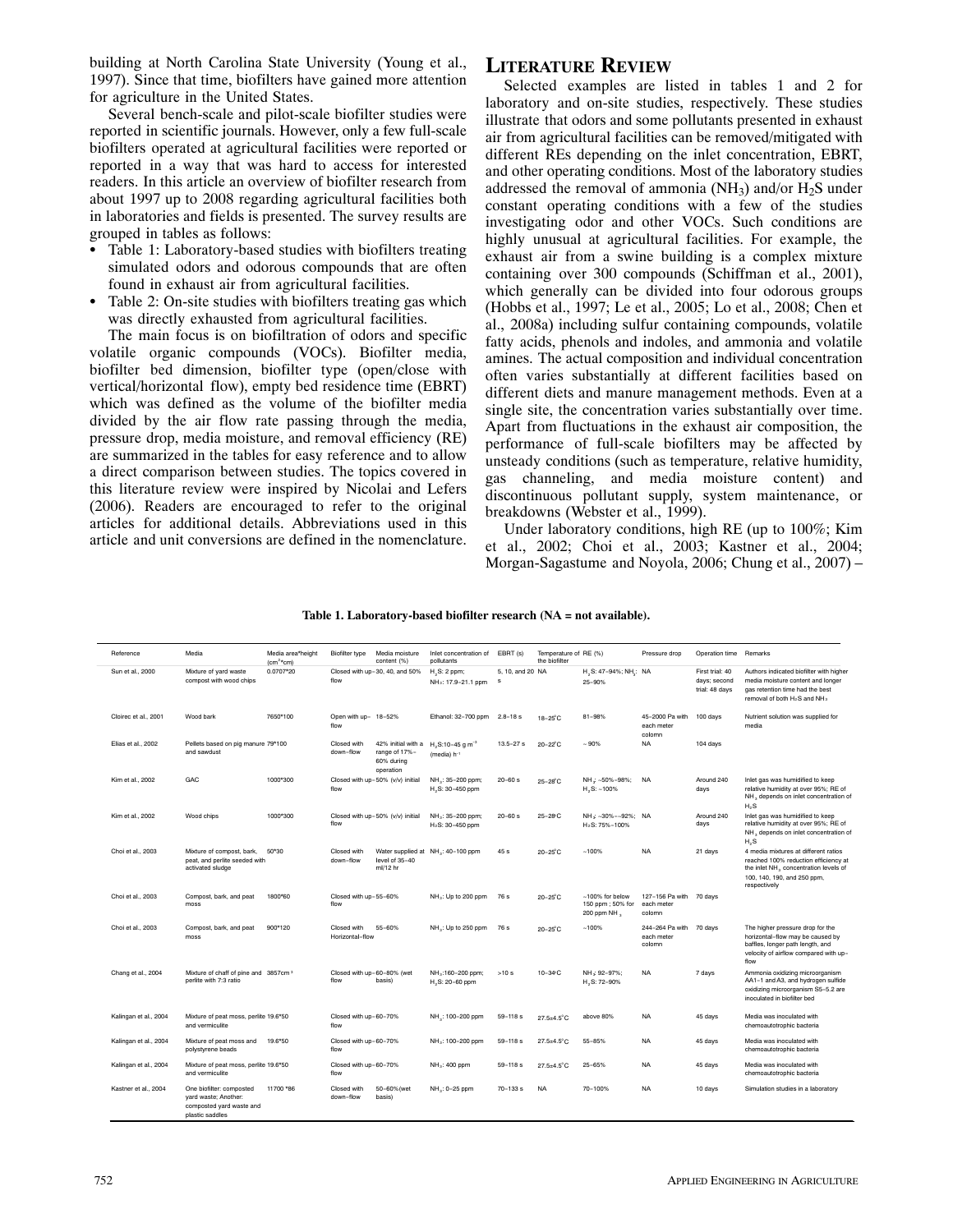| Reference                        | Media                                                                                                                                                       | Media area*height<br>$(cm2*cm)$ | Biofilter type                                                                        | Media moisture<br>content (%)    | Inlet concentration of<br>pollutants                                                                                                                                                                                                                                                                     | EBRT (s)            | Temperature of RE (%)<br>the biofilter |                                                                                                                                                                                                                                                                                                                                                                                         | Pressure drop                                                            | Operation time Remarks |                                                                                                                                                                                                                                      |
|----------------------------------|-------------------------------------------------------------------------------------------------------------------------------------------------------------|---------------------------------|---------------------------------------------------------------------------------------|----------------------------------|----------------------------------------------------------------------------------------------------------------------------------------------------------------------------------------------------------------------------------------------------------------------------------------------------------|---------------------|----------------------------------------|-----------------------------------------------------------------------------------------------------------------------------------------------------------------------------------------------------------------------------------------------------------------------------------------------------------------------------------------------------------------------------------------|--------------------------------------------------------------------------|------------------------|--------------------------------------------------------------------------------------------------------------------------------------------------------------------------------------------------------------------------------------|
| Chen et al., 2005                | Two types of media:<br>compost with 20% perlite;<br>sludge with 20% GAC by<br>volume                                                                        | 177*96                          | Closed with<br>down-flow                                                              | <b>NA</b>                        | NH <sub>3</sub> : 29-290 ppm                                                                                                                                                                                                                                                                             | $18 - 60 s$         | 25-30°C                                | 99% for below 110<br>ppm (inlet); above<br>50% for 110-200<br>ppm (inlet)                                                                                                                                                                                                                                                                                                               | 49-293 Pa with<br>each meter<br>colomn                                   | 210 days               | Inlet gas was humidified; media were<br>preinoculated with acclimated<br>activated sludge suspension                                                                                                                                 |
| Khammar et al., 2005             | Irish peat                                                                                                                                                  | 79*100                          | Closed with<br>down-flow                                                              | <b>NA</b>                        | 11 VOCs (Oxygenated ~120 s<br>compounds: methanol,<br>acetone.<br>MEK,<br>MIK,<br>ethvl<br>acetate<br>butvl<br>acetate,<br>Aromatic<br>compounds: toluene.<br>ethylbenzene,<br>p-<br>xylene; Halogenated<br>compounds:<br>1, 2<br>DE,<br>1.2<br>DM) at a concentration<br>level of 50 mg m <sup>-3</sup> |                     | <b>NA</b>                              | Oxygenated<br>compounds: 100%;<br>Aromatic<br>compounds: 95%;<br>Chlorinated<br>compounds: up to<br>20%                                                                                                                                                                                                                                                                                 | <b>NA</b>                                                                | 32 days                | Media were inoculated with activated<br>sludge and 150 ml liquid per day was<br>introduced to keep constant humidity                                                                                                                 |
| Duan et al., 2006                | <b>BAC</b>                                                                                                                                                  | 10*20                           | Closed with up-~56%<br>flow                                                           |                                  | $H_2S: 5-100$ ppm                                                                                                                                                                                                                                                                                        | $2 - 21$ s          | 25°C                                   | above 94%                                                                                                                                                                                                                                                                                                                                                                               |                                                                          | 90 days                | Acclimated activated sludge was<br>inoculated onto the activated carbon                                                                                                                                                              |
| Morgan-Sagastume et<br>al., 2006 | Mature compost produced<br>from food, yard waste and<br>horse manure                                                                                        | 79*100                          | Open with<br>up-flow                                                                  | 31%-71%                          | $H_2S$ : 100 ppm                                                                                                                                                                                                                                                                                         | ${\sim}50~\text{s}$ | $20\pm5$ °C                            | $-100%$                                                                                                                                                                                                                                                                                                                                                                                 | 425±54 Pa                                                                | 206 days               | Inlet gas was humidified to provide<br>close to 100% relative humidity                                                                                                                                                               |
| Nicolai et al., 2006             | A 50:50 mixture (by weight) 700*30<br>of yard waste compost and<br>wood chips                                                                               |                                 | flow                                                                                  | Closed with up-40, 50, and 60%   | <b>NA</b>                                                                                                                                                                                                                                                                                                | <b>NA</b>           | <b>NA</b>                              | All biofilters<br>removed an average<br>of 80.4% NH <sub>3</sub> -N;<br>Raising the<br>temperature from<br>13 to 22 °C<br>increased RE from<br>79.1 to 81.4%:<br>Increasing moisture<br>content from 40 to<br>50% (wet basis)<br>increased RE from<br>an average of<br>76.7% to 82.3%;<br>Further increasing<br>moisture content to<br>60% did not<br>significantly change<br><b>RF</b> | <b>NA</b>                                                                |                        | 21 and 35 days Two trials at two air temperature levels<br>of 13 and 22°C                                                                                                                                                            |
| Chou and Wang, 2007              | Fern chips                                                                                                                                                  | 1600*70                         | Closed with<br>down-flow                                                              | 60-70%                           | NH <sub>3</sub> : 20-120 ppm                                                                                                                                                                                                                                                                             | $15 - 45 s$         | <b>NA</b>                              | Above 94%                                                                                                                                                                                                                                                                                                                                                                               | 28-293 Pa with<br>each meter of<br>colomn                                | 110 days               | Fern chips were immersed for 3 days<br>in a pond of aerated mixed liquor,<br>used for treating swine wastewater, for<br>absorbing some miroorganisms from<br>the mixed liquor; Aqueous nutrients<br>were periodically added to media |
| Chung, 2007                      | Mixture of mature compost 113*30<br>and GAC were inoculated<br>with 5% sludge from the<br>aeration tank of the<br>wastewater treatment in the<br>field      |                                 | Closed with<br>the derection<br>of gas flow<br>was altered<br>(up and down)<br>weekly | 40-46%                           | Nitrogen-containing<br>compounds: 0.2-105<br>Sulfur-<br>ppm;<br>containing compounds:<br>0.05-4.62 ppm;<br>sulfur-containing<br>compounds's odor: up<br>to 2800 OU;<br>Fatty acids: 0.2-3.6<br>ppm                                                                                                       | 30 <sub>s</sub>     | <b>NA</b>                              | Above 95.2% for<br>nitrogen-containing meter colomn for<br>compounds; Above down-flow mode;<br>90.6% for sulfur-<br>containing<br>compounds and<br>above 95.3% for its alternating air flow<br>odor; 97% for fatty system<br>acids                                                                                                                                                      | 784 Pa with each 150 days<br>195-293 Pa with<br>each meter<br>colomn for |                        |                                                                                                                                                                                                                                      |
| Chung et al., 2007               | First-stage biofilter:<br>immobilized-cell GAC of<br>Thiobacillus thioparus;<br>Second-stage biofilter:<br>immobilized-cell GAC of<br>Nitrosomonas europaea | 113*40                          | Closed with<br>down-flow                                                              | 30-45% with an<br>average of 40% | NH <sub>3</sub> : 30-120 ppm;<br>H <sub>2</sub> S: 30-300 ppm                                                                                                                                                                                                                                            | $23 - 180 s$        | $30\pm2^{\circ}$ C                     | H <sub>2</sub> S: 98%;<br>NH <sub>3</sub> : 100%                                                                                                                                                                                                                                                                                                                                        | 50-426 Pa                                                                | 210 days               | Nutrient solution was supplied to<br>media to maintain the media moisture<br>and supply nutrient to the attached<br>cells                                                                                                            |
| Taghipour et al., 2008           | Mixture of yard waste<br>compost with shredded high-<br>density plastics                                                                                    | 50*129                          | Closed with<br>down-flow                                                              | 40-65%                           | NH <sub>3</sub> : 51-236 ppm                                                                                                                                                                                                                                                                             | $20 - 60 s$         | $30\pm1^{\circ}$ C                     | above 91%                                                                                                                                                                                                                                                                                                                                                                               | Average 37 Pa<br>(with maximum<br>117 Pa) for each<br>meter of column    | 85 days                | 10 days acclimation time                                                                                                                                                                                                             |

as single pollutants in synthetic air – have been demonstrated for H<sub>2</sub>S, NH<sub>3</sub>, and some VOCs. A  $100\%$  removal in a laboratory is usually observed only at a well controlled condition such as pre‐humidified inlet gas, stable temperature, media moisture content, and inlet gas concentration, and longer EBRT (23‐133 s). The elimination capacity of the VOCs undergoing treatment depends on many factors related to biofilter media, moisture content, EBRT, as well as the properties of the pollutant. For example, Khammar et al. (2005) reported a RE at the same operating conditions was 100%, 95%, and 10%‐20% for oxygenated, aromatic, and chlorinated compounds, respectively.

Under on‐site situations, concentrations of individual pollutants are in general much lower than those of substances used in laboratory studies (tables 1 and 2). For instance,  $NH<sub>3</sub>$ concentration often tested in laboratories were 20 to 200 ppm with a high value up to 400 ppm (Kalingan et al., 2004) while

the average  $NH_3$  concentration at swine sites was from 5 to 22 ppm for farrowing rooms and finishing barns, respectively (Jacobson et al., 2006). On‐site studies showed fluctuating RE for both odor and odorants (such as 23.7% to 99% for odor,  $-26\%$  to  $100\%$  for NH<sub>3</sub>,  $3\%$  to  $100\%$  for H<sub>2</sub>S). Overall, the RE achieved at on‐site locations was lower than that in laboratories.

A great variety of packing materials have been tested for both laboratory and on‐site studies, such as compost (from various sources), wood chips, wood bark, coconut fiber, peat, granular activated carbon (GAC), perlite, and polystyrene beads. These materials are selected to provide high surface area, high porosity, high water holding capacity, rich mineral nutrient available for bacteria's needs, and compressive strength. Some materials, such as compost, provide satisfactory conditions for microorganism growth, as well as provide a rich community of bacteria and have been widely used as agricultural biofilter media.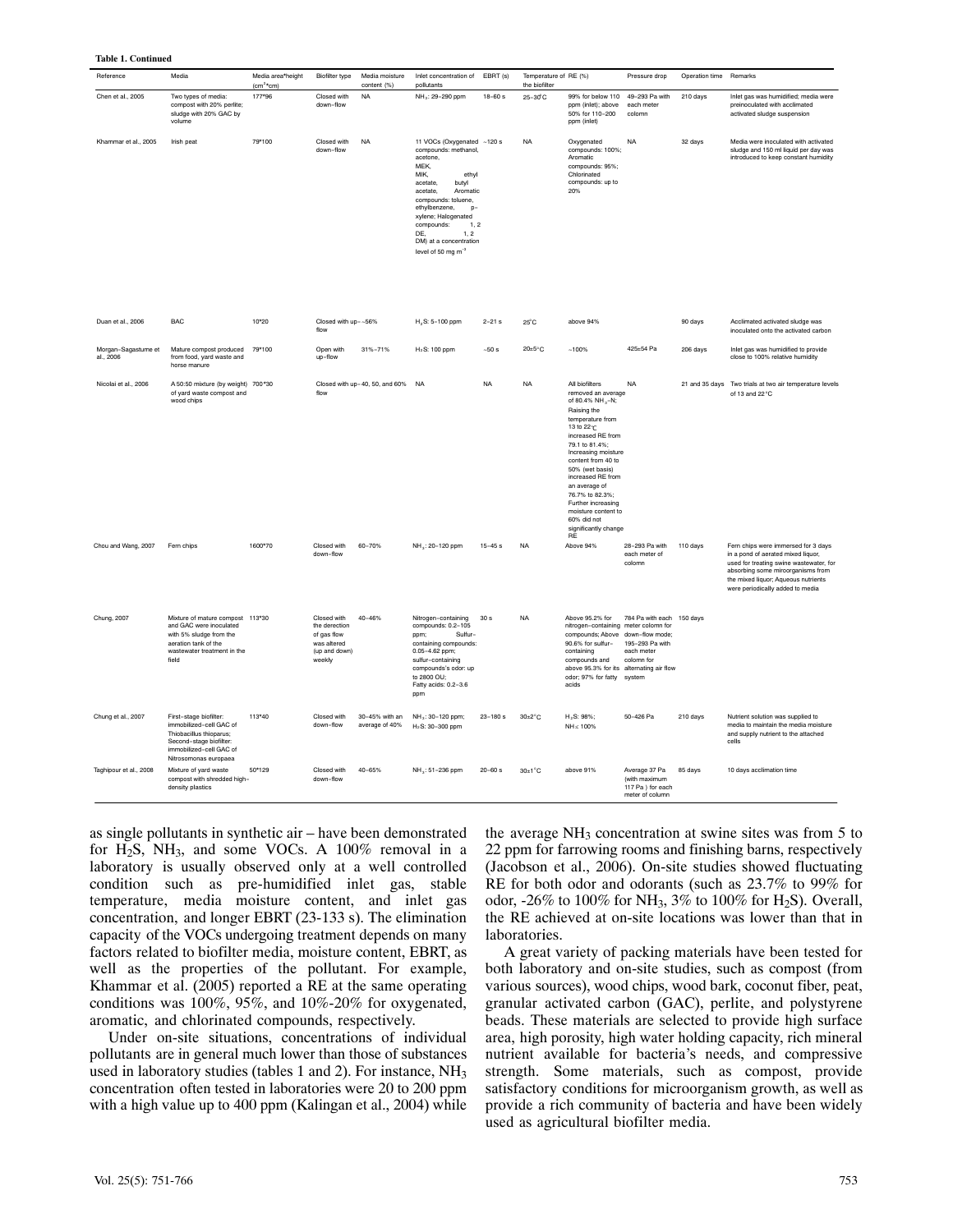|  |  |  |  |  |  | Table 2. On-site biofilter research (NA = not available). |
|--|--|--|--|--|--|-----------------------------------------------------------|
|--|--|--|--|--|--|-----------------------------------------------------------|

| Reference               | Media                                                                                                                                                                                                                                                                                                                                                                                                                                                          | Media area*height<br>$(m^2 \star m)$ | Biofilter type                    | Media moisture<br>content (%)                                       | Inlet concentration of<br>pollutants                                                                                                                             | EBRT (s)                                                                                                                                 | Temperature of RE (%)<br>the biofilter |                                                                                                                                                                                                                                                                                      | Pressure drop                                                                                                 | Operation time Remarks |                                                                                                                                                                                                                                                                                                    |
|-------------------------|----------------------------------------------------------------------------------------------------------------------------------------------------------------------------------------------------------------------------------------------------------------------------------------------------------------------------------------------------------------------------------------------------------------------------------------------------------------|--------------------------------------|-----------------------------------|---------------------------------------------------------------------|------------------------------------------------------------------------------------------------------------------------------------------------------------------|------------------------------------------------------------------------------------------------------------------------------------------|----------------------------------------|--------------------------------------------------------------------------------------------------------------------------------------------------------------------------------------------------------------------------------------------------------------------------------------|---------------------------------------------------------------------------------------------------------------|------------------------|----------------------------------------------------------------------------------------------------------------------------------------------------------------------------------------------------------------------------------------------------------------------------------------------------|
| Luo and Oostrom, 1997   | Five biofilters: (1) unwashed 0.31*0.77<br>pit sand, (2) washed and<br>screened sand, (3) sawdust,<br>(4) finely crushed bark<br>(<10mm), (5) a mixture of<br>soil and coarsely crushed<br>wood bark (<20mm) with a<br>ratio of 30:70 (by volume)                                                                                                                                                                                                              |                                      | Open with up-<br>flow             | 65-100% field<br>capacity                                           | Odor: 490000-<br>1100000 OU m <sup>-3</sup>                                                                                                                      | $53 - 402s$                                                                                                                              | 30-35°C                                | 75-99%                                                                                                                                                                                                                                                                               | 29-137 Pa                                                                                                     | Around 6<br>months     | Pilot-scale biofilter at a rendering plant                                                                                                                                                                                                                                                         |
| Nicolai and Janni, 1997 | A 50:50 by weight mixture of bed was 30 cm deep<br>compost and dark red<br>kidney bean straw                                                                                                                                                                                                                                                                                                                                                                   |                                      | Open with up- NA<br>flow          |                                                                     | Odor: 128-685 OU;<br>H <sub>2</sub> S: 320-1200 ppb;<br>NH <sub>3</sub> : 5-19 ppm                                                                               | 9 <sub>s</sub>                                                                                                                           | 9 to 38°C                              | Odor: 29-96%;<br>H <sub>2</sub> S: 39-98%;<br>NH <sub>3</sub> 28-100%                                                                                                                                                                                                                | 35-47 Pa                                                                                                      | <b>July 1997</b>       | October 1996 to During May and June a sprinkler<br>system was operated manually for<br>twenty minutes each day                                                                                                                                                                                     |
| Young et al., 1997      | A 3:1 mixture of yard waste 0.28*0.5<br>compost to wood chips (by<br>volume)                                                                                                                                                                                                                                                                                                                                                                                   |                                      | Close with<br>down-flow           | From 62% at the NA<br>top to 67% at the<br>bottom of the<br>filters |                                                                                                                                                                  | <b>NA</b>                                                                                                                                | 16°C                                   | Odor intensity: 56- NA<br>63%: Irritation: 50-<br>75%;<br>Pleasantness:71-<br>100%                                                                                                                                                                                                   |                                                                                                               | Around 3<br>months     | A cotton swatch absorption method<br>was used for evaluating odors.                                                                                                                                                                                                                                |
| Janni et al., 1998      | A 50:50 by weight mixture of 3.3*0.3<br>yard waste compost and<br>brush wood chips                                                                                                                                                                                                                                                                                                                                                                             |                                      | flow                              | 30%)                                                                | Open with up- Above40% except Odor: 285-1304 OU;<br>during April (near H2S: 455-2250 ppb;<br>NH <sub>3</sub> : 9-28.5 ppm                                        | 8 s                                                                                                                                      | <b>NA</b>                              | Odor: aver. 91%;<br>H <sub>2</sub> S: aver. 97%;<br>NH <sub>3</sub> : aver. 82%                                                                                                                                                                                                      | 11 Pa                                                                                                         | to June 1998           | September 1997 No additional water sprinkling was<br>provided for the biofilter beyond<br>naturally occurring precipitation                                                                                                                                                                        |
| Janni et al., 1998      | A 50:50 by weight mixture of 3.3*0.15<br>yard waste compost and<br>brush wood chips                                                                                                                                                                                                                                                                                                                                                                            |                                      | Open with up-<br>flow             | during April (near<br>30%)                                          | Above40% except Odor: 285-1304 OU;<br>H <sub>2</sub> S: 455-2250 ppb;<br>NH <sub>3</sub> : 9-28.5 ppm                                                            | 4s                                                                                                                                       | <b>NA</b>                              | Odor: aver. 87%;<br>H <sub>2</sub> S: aver. 96%:<br>NH <sub>3</sub> aver. 74%                                                                                                                                                                                                        | 6 Pa                                                                                                          | to June 1998           | September 1997 One biofilter was covered to prevent<br>moisture addition for one month during<br>June 1998. The media dried to 5.25%<br>moisture. Odor, H <sub>2</sub> S, and NH <sub>3</sub><br>removal percentages after drying were<br>75%, 71%, and 33% respectively                           |
|                         | Nicolai and Janni, 1998b A 50:50 by weight mixture of 330*0.3;<br>compost and wood chips                                                                                                                                                                                                                                                                                                                                                                       | 108*0.3;<br>162*0.35                 | Open with up- NA<br>flow          |                                                                     | Odor: 100-850 OU;<br>H <sub>2</sub> S: 150-680 ppb                                                                                                               | $2.8 - 18.2 s$                                                                                                                           | <b>NA</b>                              | Odor: aver. 82%:<br>H <sub>2</sub> S: aver. 80%;<br>NH : 53%                                                                                                                                                                                                                         | Pa                                                                                                            | to August 1998         | A maximum of 51 December 1997 At a farrowing and gestation barn                                                                                                                                                                                                                                    |
| Classen et al., 2000    | A mixture of yard waste<br>compost and wood chips at<br>a ratio of 3:1 by volume                                                                                                                                                                                                                                                                                                                                                                               | 0.2826 *0.46                         | Closed with<br>down-flow          | at or above 66%<br>(wet basis)                                      | <b>NA</b>                                                                                                                                                        | 15 <sub>s</sub>                                                                                                                          | <b>NA</b>                              | The average odor<br>reductions<br>measured by odor<br>intensity, irritation<br>intensity, and<br>unpleasantness for<br>five tests were 61%.<br>58%, and 84%,<br>respectively                                                                                                         | The average<br>pressure drop for<br>units one, two,<br>and three was<br>108, 99, and 69<br>Pa/m, respectively | 93 days                | Biofilters were built to clean odorous<br>air from the pit of a swine gestation<br>building                                                                                                                                                                                                        |
| DeBruyn et al., 2001    | A 50%/50% mixture (by<br>mass) of a bulking agent<br>and compost                                                                                                                                                                                                                                                                                                                                                                                               | 1.08*0.35 and<br>1.08*0.7            | Open with up- NA<br>flow          |                                                                     | H <sub>2</sub> S: 208±57 ppb;<br>Odor: 958±193 OU                                                                                                                | $35 - 70 s$                                                                                                                              | <b>NA</b>                              | $H_2S$ : ~100%;<br>Odor: 95-97%                                                                                                                                                                                                                                                      | <b>NA</b>                                                                                                     | <b>NA</b>              | At a grower-finisher swine barn, two<br>times water supply for media per day<br>with each time of 45 minutes using<br>garden sprinklers                                                                                                                                                            |
| Hartung et al., 2001    | Coconut fiber and peat fiber Biofilter1: 18*0.28;<br>mixture                                                                                                                                                                                                                                                                                                                                                                                                   | Biofilter2: 30 *0.28                 | Partly covered NA<br>with up-flow |                                                                     | <b>NA</b>                                                                                                                                                        | Entire<br>average was<br>6 s for both<br>biofilters<br>(biofilter 1<br>reanged 3-<br>19 <sub>s</sub> and<br>biofilter 2<br>ranged 3-40s) | <b>NA</b>                              | NH <sub>*</sub> The overall<br>average was about<br>15% at biofilter 1<br>(ranging from -26 to<br>83%) and 36% at<br>biofilter 2 (ranging<br>from -9% to 81%);<br>Odor: 78% at<br>biofilter 1 (ranging<br>from 25% to 88%)<br>and 81% at biofilter<br>2 (ranging from<br>58% to 95%) | <b>NA</b>                                                                                                     | <b>NA</b>              | At a swine husbandry, manually<br>operated nozzels were used to supply<br>water; The authors pointed the<br>efficiency of ammonia reduction was<br>mainly influenced by the air retention<br>time in the filter bed                                                                                |
| Hartung et al., 2001    | Coconut fiber and peat fiber Biofilter1: 18*0.5;<br>mixture                                                                                                                                                                                                                                                                                                                                                                                                    | Biofilter2: 30 *0.5                  | with up-flow                      | Partly covered 20, 40 and 50%<br>moisture content                   | Odor: ~300-2900<br>OU/m3                                                                                                                                         | <b>NA</b>                                                                                                                                | <b>NA</b>                              | Odor: ~50-93%;<br>NH << absulute<br>cleaning efficiency<br>ranged 362-1990<br>mg/m <sup>3</sup> h at 20%<br>media moisture<br>content, 370-2372<br>mg/m <sup>3</sup> h at 40%<br>media moisture<br>content, and 418-<br>2765 mg/m <sup>3</sup> h at<br>50% media<br>moisture content | <b>NA</b>                                                                                                     | <b>NA</b>              | At a swine husbandry, automatically<br>operated nozzels were used to supply<br>water; The authors pointed the<br>efficiency of odor reduction was<br>mainly influenced by the odor<br>concentration before the biofilter<br>because the odor concentration after<br>the biofilter remains constant |
| Martens et al., 2001    | Five biofilters: (1) biochips; 2.18*0.5<br>(2) a mixture of coconut<br>fiber and fiber peat (mixture<br>ratio 1:1); (3) a mixture of<br>chopped bark and wood<br>(mixture ratio 1:1); (4)<br>BioContact filter pellets<br>covered with bark (2:1); (5)<br>Biocompost (granulate, >25<br>mm                                                                                                                                                                     |                                      | <b>NA</b>                         | 20-70%                                                              | Odor was vary from<br>770 to3100 OU/m <sup>3</sup> with<br>an average of 1714<br>$OU/m^3$ ;<br>NH<br>was vary from 8.4 to<br>17.5 with an avarage<br>of 13.8 ppm | $-5.6 - 8s$                                                                                                                              | <b>NA</b>                              | Odor: 40-83%; only NA<br>one biofilter showed<br>8.4% reduction for<br>NH <sub>3</sub>                                                                                                                                                                                               |                                                                                                               | Two months             | At a pig facility                                                                                                                                                                                                                                                                                  |
| Martinec et al., 2001   | Phase A, five different<br>biofilter materials: (1)<br>commercial biochips; (2) a<br>mixture of coconut fiber and<br>fiber peat (mixture ratio 1:1);<br>(3) a mixture of bark and<br>chopped wood (mixture ratio<br>1:1); (4) BioContact-filter<br>pellets from a fine compost<br>and bark (two layers of filter<br>materials, bottom: 34 cm of<br>pellets, top: 16 cm of bark);<br>(5) biocompost from garden<br>waste (oversized compost<br>particles>25 mm) | $2.19*0.5$                           | Up-flow                           | 63-66%                                                              | <b>NA</b>                                                                                                                                                        | <b>NA</b>                                                                                                                                | <b>NA</b>                              | Odor: average 60% - NA<br>81.6%;<br>$NH2$ :<br>average 6.7%-<br>26.2%;<br>$CO2$ : average -1%-<br>0%;<br>NO:<br>average ranging<br>from -85% to 10%;<br>CH <sub>4</sub> : average<br>ranging from 10.2%<br>to 24.8%                                                                  |                                                                                                               | 1999 to June<br>1999   | From February At a pig facility aimed at testing five<br>different biofilter materials                                                                                                                                                                                                             |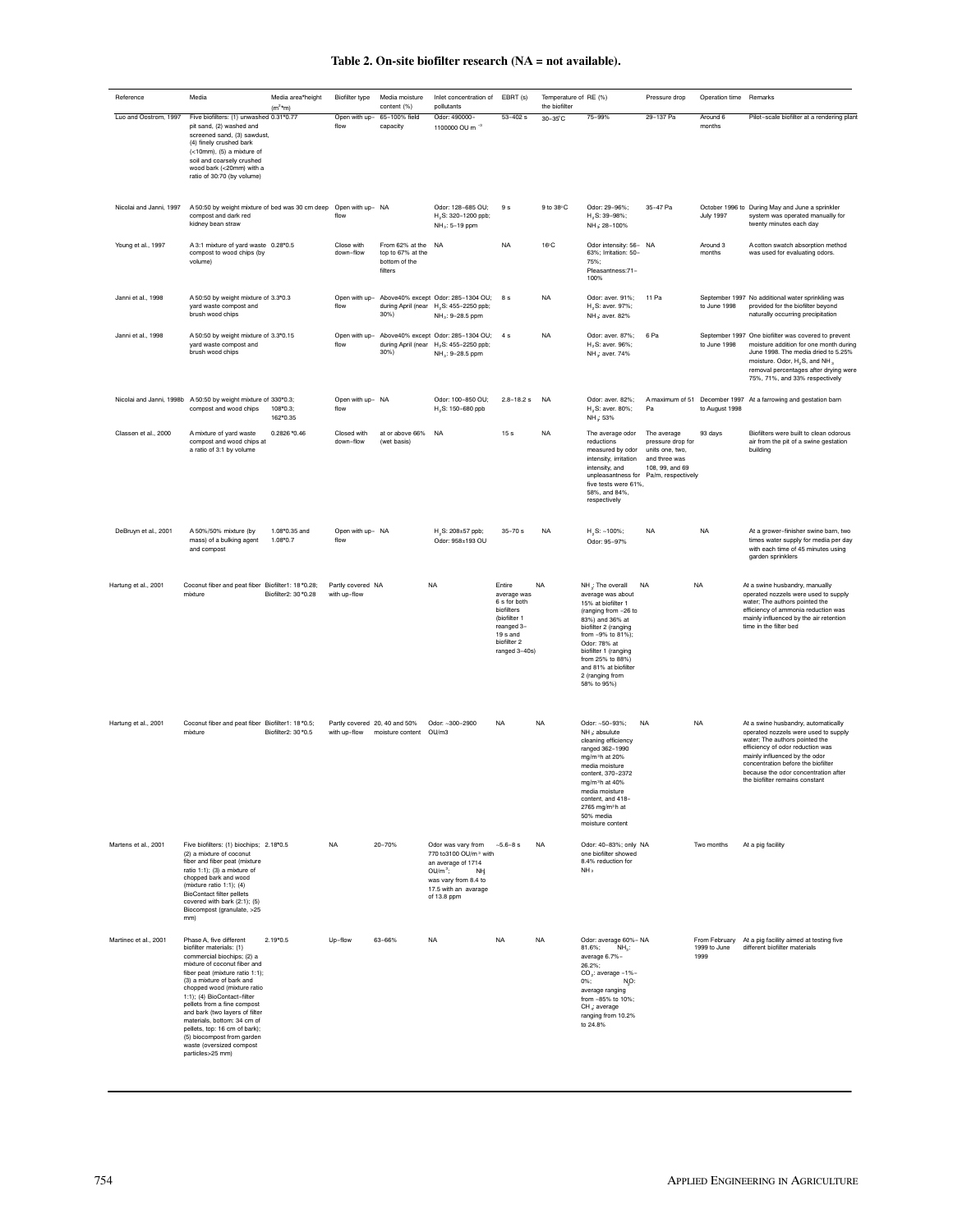#### **Table 2. Continued.**

| Reference              | Media                                                                                                                                         | Media area*height<br>$(m^2 \cdot m)$         | Biofilter type                                                   | Media moisture<br>content (%)                                                      | Inlet concentration of<br>pollutants                                                                                       | EBRT (s)                       | Temperature of RE (%)<br>the biofilter                    |                                                                                                                                                                                                                                                                                                                                                     | Pressure drop                | Operation time                          | Remarks                                                                                                                                                                                                                                                                                                                                                                                                                                                                                                         |
|------------------------|-----------------------------------------------------------------------------------------------------------------------------------------------|----------------------------------------------|------------------------------------------------------------------|------------------------------------------------------------------------------------|----------------------------------------------------------------------------------------------------------------------------|--------------------------------|-----------------------------------------------------------|-----------------------------------------------------------------------------------------------------------------------------------------------------------------------------------------------------------------------------------------------------------------------------------------------------------------------------------------------------|------------------------------|-----------------------------------------|-----------------------------------------------------------------------------------------------------------------------------------------------------------------------------------------------------------------------------------------------------------------------------------------------------------------------------------------------------------------------------------------------------------------------------------------------------------------------------------------------------------------|
| Martinec et al., 2001  | Phase B, two different<br>biofilter materials: (1)<br>Commercial biochips; (2) a<br>mixture of coconut fiber and<br>fiber peat (mixture 1:1)  | $2.19*0.5 - 2.19*1$                          | Up-flow and<br>down-flow                                         | 63-66%                                                                             | <b>NA</b>                                                                                                                  | <b>NA</b>                      | <b>NA</b>                                                 | Odor: average<br>ranging 61.1%-<br>75.5%;<br>NH .: average<br>ranging from 11%<br>to 26%;<br>$CO2$ :<br>average ranging<br>from -0.6% to -<br>$0.07\%$ ; N <sub>2</sub> O:<br>average ranging<br>from -29% to -16%;<br>CH < average<br>ranging from -2.1%<br>to 9.9%                                                                                | <b>NA</b>                    | to February<br>2000                     | From July 1999 At a pig facility; The authors indicated<br>biofilters were unsuitable for ammonia<br>reduction                                                                                                                                                                                                                                                                                                                                                                                                  |
|                        | Nicolai and Janni, 2001b A mixture of compost and<br>wood chips (ratio from 0:100<br>to 50:50 compost:wood chip<br>in 10% ratio increments)   | $0.6*0.3$                                    | Open with up- Three media<br>flow                                | moisture content<br>levels: low<br>(27.6%); medium<br>(47.4%); and high<br>(54.7%) | <b>NA</b>                                                                                                                  | $\sim5$ s                      | <b>NA</b>                                                 | Odor: average<br>42.3%, 69.1%, and<br>78.8% for low,<br>medium, and high<br>media moisture<br>content,<br>respectively;<br>$H2S$ : average 3%,<br>72% and 78% for<br>the low, medium,<br>and high moisture<br>content,<br>respectively;<br>NH ; average 6%,<br>49% and 81% for<br>the low, medium,<br>and high moisture<br>content,<br>respectively | $-5 - 15$ Pa                 | 19 September,<br>2000                   | From 8 June to The biofilters treated odorous air from<br>the head space of a collection pit that<br>received manure from a pull plug<br>swine gestation/farrowing/nursery<br>facility; The authors recommende a<br>20% to 30% compost mixture is the<br>minimum that should be used to treat<br>exhaust air from swine buildings for<br>adequate hydrogen sulfide and<br>ammonia reduction; Also the media<br>moisture is critical for biofilters used to<br>reduce ammonia emissions from<br>swine facilities |
| Mann et al., 2002      | Mixture of wood chips and 13.44*0.35,<br>compost in ratio of 1:1 and<br>3:1                                                                   | 12.78*0.35,<br>12.51*0.35, and<br>14.56*0.35 | Open with up- NA<br>flow                                         |                                                                                    | Odor: 464-3036 OU                                                                                                          | $5.2 - 6.7$ s                  | $16.3 \pm 1.8^{\circ}$ C                                  | 56%-94%                                                                                                                                                                                                                                                                                                                                             | <b>NA</b>                    | Around 6<br>months                      | Biofilters were operated during sub-<br>zero ambient temperature at a swine<br>finishing facility (Manitoba, Canada)                                                                                                                                                                                                                                                                                                                                                                                            |
| Sheridan et al., 2002a | Two biofilters, one was filled 0.25*0.5<br>by wood chips larger than<br>20 mm, another was filled<br>by wood chips of between<br>10 and 16 mm |                                              | Down-flow                                                        | 64-69%                                                                             | Odor: 829-859 OU m <sup>-3</sup> 1.8-4.7 s                                                                                 |                                | Not below<br>$24^{\circ}$ C                               | Odor: 88-95% for 14-75 Pa<br>both biofilters:<br>NH .: 64-92% and<br>69-93% for both<br>biofilters.<br>respectively;<br>sulfur-containing<br>compounds: 9-66%<br>and -147-51% for<br>both biofilters,<br>respectively                                                                                                                               |                              | 63 days                                 | At a pig finishing house, inlet air was<br>pre-humidified and water was supplied<br>to media at a rate of 0.6 I min <sup>-</sup>                                                                                                                                                                                                                                                                                                                                                                                |
| Sheridan et al., 2002b | Wood chips                                                                                                                                    | $0.25*0.5$                                   | Down-flow                                                        | 64-69%                                                                             | <b>NA</b>                                                                                                                  | $1.8 - 4.7 s$                  | Not below<br>$24^{\circ}$ C                               | Odor: 85±5, 92.5±5, 14-64 Pa<br>and 91.3±1.2%.<br>respectively for<br>three trials:<br>NH : 54-89, 64-92,<br>and 81-93%,<br>respectively for<br>three trials                                                                                                                                                                                        |                              | 75 days                                 | At a pig finishing house, inlet air was<br>pre-humidified and water was supplied<br>to media at a rate of 0.6 I min <sup>-1</sup> ; Wood<br>chips were inoculated at start up using<br>activated sludge from a sewage<br>treatment plant                                                                                                                                                                                                                                                                        |
| Li et al., 2003        | Two-stage biofilter, both<br>biofilter were packed with a 38.7*1.01;<br>mixture of 85% red pine<br>wood chips and 15%<br>municipal compost    | First-stage:<br>Second-stage:<br>69.7*1.01   | First-<br>stage:closed<br>with up-flow;<br>open with up-<br>flow | Fist-stage: 31-<br>34%(wet basis);<br>second-stage: 32% (wet basis)                | H <sub>2</sub> S: 44-25800 ppb;<br>MeSH: 29-1640 ppb;<br>second-stage: 28-Me2S: 3740-99900<br>ppb;<br>Me2Se: 10-12200 ppb; | 35 s<br>second-<br>stage: 53 s | First-stage: First-stage:<br>25°C; second-<br>stage: 23°C | H <sub>2</sub> S: overall 70.5- NA<br>99.9%;<br>MeSH: 55.3-99.2%;<br>Me <sub>2</sub> S: 50.2-99.9%;<br>Me2Sc: 0-99.6%                                                                                                                                                                                                                               |                              | February 7,<br>2001 to June<br>21, 2001 | At a wastewater pump station                                                                                                                                                                                                                                                                                                                                                                                                                                                                                    |
| Shah et al., 2003      | A mixture of composted cow 47.8cm <sup>2</sup> *100cm<br>manure, wood chips and<br>Culleoka soil (weight ratio<br>10:1.5:1)                   |                                              | Closed with<br>down-flow                                         | $50 - 55%$                                                                         | NH <sub>3</sub> : up to 73 ppm                                                                                             | $5.3 - 38.2 s$                 | Average<br>23.8°C                                         | NH .: 97%;                                                                                                                                                                                                                                                                                                                                          | <b>NA</b>                    | 54 days                                 | The biofilter was inside a poultry<br>house                                                                                                                                                                                                                                                                                                                                                                                                                                                                     |
| Clark et al., 2004     | A mixture of three parts<br>crumbled polystyrene<br>particles and one part peat<br>moss (by volume)                                           | $1*1$                                        | Closed with<br>up-flow                                           | 63±27%(mean±S Odor: ~150-650<br>D)                                                 | $OUr/m3$ ;<br>NH <sub>3</sub> : 2-17.5 ppm;<br>$H_2S$ : 0-20 ppm;                                                          | 10 <sub>s</sub>                | operation<br>temperature:<br>$30.0^{\circ}$ C             | Three different Odor: the mean<br>reduction was<br>45% (SD=30%) and<br>15.0, 22.5, and 38%(SD=33%) for<br>with and without<br>supplemental<br>nutrients biofilter,<br>respectively;<br>H <sub>2</sub> S: 100%;<br>NH x 100% for inlet<br>concentration less<br>than 10 ppm and<br>67% on average for<br>all concentratioin                          | Average 196Pa<br>$(SD=51Pa)$ | 84 days                                 | At a swine manure treatment plant:<br>Supplemental nutrients were added to<br>one biofilter bed                                                                                                                                                                                                                                                                                                                                                                                                                 |
| Kastner et al., 2004   | Two biofilters: (1)<br>composted yard waste, (2)<br>composted yard waste and<br>plastic saddles                                               | 1.17*0.86                                    | Closed with<br>down-flow                                         | 50-60% (wet<br>basis)                                                              | NH <sub>3</sub> : 0-5 ppm                                                                                                  | $12.8 - 21.9 s$                |                                                           | NH <sub>3</sub> : 30-80%                                                                                                                                                                                                                                                                                                                            | <b>NA</b>                    | 10 days                                 | At a modern 2400-sow farrow-to wean<br>unit                                                                                                                                                                                                                                                                                                                                                                                                                                                                     |
| Melse and Werf, 2005   | Mixture of perlite and garden 0.19*0.86<br>compost in a volume ratio of<br>40:60                                                              |                                              | Closed with up-NA<br>flow                                        |                                                                                    | CH <sub>4</sub> : up to 8517 ppm; 420-4800 s Average<br>NH .: 4-22 ppm;<br>$H_2S: 0.3-4.4$ ppm                             |                                | 13.4°C                                                    | CH < up to 85%;<br>NH .: 90-100%;<br>$H_2S: 100\%$                                                                                                                                                                                                                                                                                                  | <b>NA</b>                    | 2 months                                | Treating gas from 6 m <sup>3</sup> storage tank<br>filled with liquid pig manure                                                                                                                                                                                                                                                                                                                                                                                                                                |
| Luo and Lindsey, 2006  | Crushed pine bark                                                                                                                             | $0.31*0.7$                                   | Open with up- NA<br>flow                                         |                                                                                    | Odor: 50000-307200 ~53 s                                                                                                   |                                | 30-40°C                                                   | 80-99%                                                                                                                                                                                                                                                                                                                                              | <b>NA</b>                    | 60 months                               | Pilot-scale biofilter at a rendering plant                                                                                                                                                                                                                                                                                                                                                                                                                                                                      |
| Lau and Cheng, 2007    | 2 parts softwood chips and 37.5*0.3<br>barks with 1 part finished<br>compost                                                                  |                                              | Up-flow                                                          | 40-45%                                                                             | OU $m^{-3}$<br>Odor was vary from<br>8553±1006 to<br>12171±1575 OU/m <sup>3</sup> ;<br>NH3 was ravy from 16<br>to 43 ppm   | $5 - 10s$                      | <b>NA</b>                                                 | Odor:95±3%;<br>NH x 67-95%                                                                                                                                                                                                                                                                                                                          | 38-475 Pa                    | 105 days                                | At a duck confinement barn,<br>supplementary nutrients in the form of<br>monopotassium phosphate and<br>calcium nitrate were provided once a<br>week to media, fabric filters were used<br>for pre-treatment to protect the biofilter<br>from clogging by dust particles and<br>feathers                                                                                                                                                                                                                        |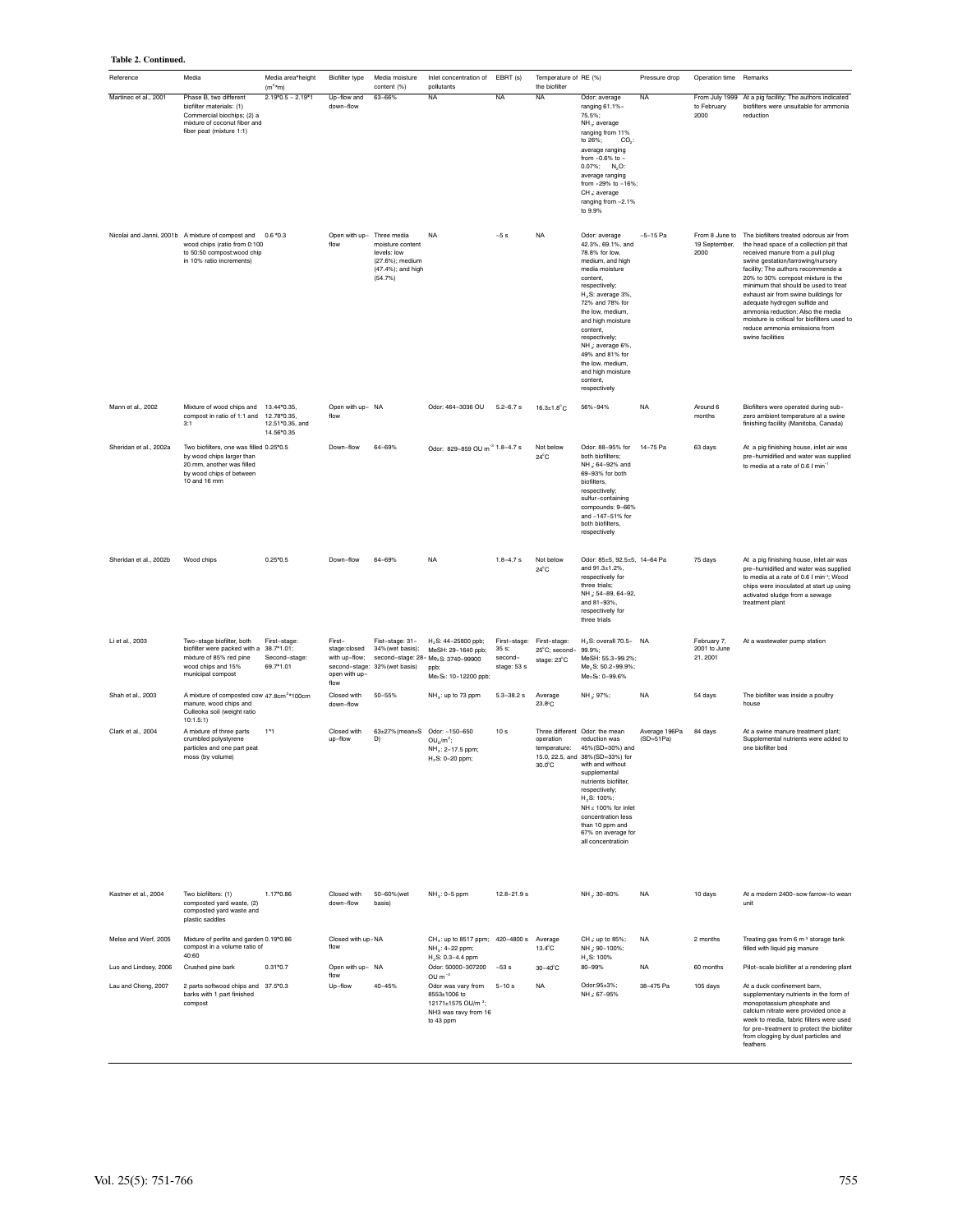| Reference                | Media                                                               | Media area*height<br>$(m^2 \star m)$ | Biofilter type                              | Media moisture<br>content (%) | Inlet concentration of<br>pollutants                                                | EBRT (s)      | Temperature of RE (%)<br>the biofilter |                                                                                                                                                                                                                                                                                                                                                                                          | Pressure drop                                | Operation time | Remarks                                                                                            |
|--------------------------|---------------------------------------------------------------------|--------------------------------------|---------------------------------------------|-------------------------------|-------------------------------------------------------------------------------------|---------------|----------------------------------------|------------------------------------------------------------------------------------------------------------------------------------------------------------------------------------------------------------------------------------------------------------------------------------------------------------------------------------------------------------------------------------------|----------------------------------------------|----------------|----------------------------------------------------------------------------------------------------|
| Nicolai and Thaler, 2007 | Vertical biofilter was packed Total volume:<br>with hard wood chips | approximately 12.2<br>m <sup>3</sup> | Both vertical<br>and horizontal<br>air flow | <b>NA</b>                     | H., S: 110-120 ppb;<br>Odor: 352-800 OU                                             | 4 s           | <b>NA</b>                              | H <sub>2</sub> S: average 90%; 11-13 Pa<br>Odor: average 70%                                                                                                                                                                                                                                                                                                                             |                                              | Nine months    | At a swine finishing barn                                                                          |
| Chen et al., 2008        | Hard wood chips                                                     | 0.25*0.25: 0.25*0.38:<br>$0.25*0.51$ | Open with<br>up-flow                        | 60% (wet basis)               | Odor: 320-2700 OU:<br>H., S: 0.13-6.6 ppm;<br>NH <sub>3</sub> : 8-61 ppm            | $1.6 - 7.3$ s | $8-32C$                                | Odor: 48.2-88%.<br>H <sub>3</sub> S: 91.1-94.2%,<br>NH ≤ 49.7-70.8%                                                                                                                                                                                                                                                                                                                      | Average from 7 to 91 days<br>54 Pa           |                | At a deep pit finishing swine building;<br>The reduction efficiency was given at<br>EBRT above 4 s |
| Chen et al., 2008        | Hard wood chips                                                     | $0.25*0.25$                          | Open with<br>up-flow                        | 20-60% (wet<br>basis)         | Odor: 320-2700 OU;<br>$H_2S: 0.13-6.6$ ppm;<br>NH <sub>3</sub> : 8-61 ppm           | 1.6s          | 8-32°C                                 | Odor: 23.7-48.2%.<br>$H_2S$ : 40-70.1%,<br>NH << 32.8-54.1%                                                                                                                                                                                                                                                                                                                              | $41\pm3$ Pa                                  | 14 days        | At a deep pit finishing swine building                                                             |
| Chen et al., 2008        | Western cedar chips                                                 | 0.25*0.25: 0.25*0.38:<br>$0.25*0.51$ | Open with<br>up-flow                        | 60% (wet basis)               | Odor: 320-2700 OU:<br>H <sub>2</sub> S: 0.13-6.6 ppm;<br>NH <sub>3</sub> : 8-61 ppm | $1.6 - 7.3$ s | $8-32C$                                | Odor: 62-91.4%.<br>H <sub>2</sub> S: 92.4-96.8%,<br>NH ≤ 60.5-93.8%                                                                                                                                                                                                                                                                                                                      | Average from 9 to 91 days<br>119 Pa          |                | At a deep pit finishing swine building;<br>The reduction efficiency was given at<br>EBRT above 4 s |
| Chen et al., 2008        | Western cedar chips                                                 | $0.25*0.25$                          | Open with<br>up-flow                        | 20-60% (wet<br>basis)         | Odor: 320-2700 OU;<br>$H_2S: 0.13-6.6$ ppm;<br>NH <sub>3</sub> : 8-61 ppm           | 1.6 s         | $8-32^{\circ}C$                        | Odor: 37.6-62%,<br>$H_2S: 6-83.5%$ , NH <sub>b</sub> :<br>$-4.5 - 67.3%$                                                                                                                                                                                                                                                                                                                 | 55±4 Pa                                      | 14 days        | At a deep pit finishing swine building                                                             |
| Chen et al., 2008        | Western cedar chips, Hard 0.25*0.25; 0.25*0.38;<br>wood chips       | $0.25*0.51$                          | Open with<br>up-flow                        | 60% (wet basis)               | <b>NA</b>                                                                           | $1.6 - 7.3$ s | $8-32^{\circ}C$                        | VFAs: overall<br>average 98.5%<br>(western cedar) and and 7-54 Pa (hard<br>96.6% (hard wood), wood)<br>Sulfide compounds:<br>overall average<br>59.2% (western<br>cedar) and 44.4%<br>(hard wood),<br>Phenolics: overall<br>average 97.8%<br>(western cedar) and<br>95.2% (hard wood),<br>Indolics: 99.8%<br>(western cedar) and<br>99.0% (hard wood)                                    | Average 9-119 Pa 91 days<br>(western cedar), |                | At a deep pit finishing swine building                                                             |
| Chen et al., 2008        | Western cedar chips.<br>Hard wood chips                             | $0.25*0.25$                          | Open with<br>up-flow                        | 20-60% (wet<br>basis)         | <b>NA</b>                                                                           | 1.6s          | $8-32^{\circ}C$                        | VFAs: 24.3-96.1% 55±4 Pa (western 14 days<br>(western cedar) and cedar) and 41±3<br>49.6-96.1% (hard Pa (hard wood)<br>wood), Sulfide<br>compounds: 16.9-<br>43.4% (western<br>cedar) and 32.9-<br>50.0% (hard wood),<br>Phenolics: 41.9-<br>98.5% (western<br>cedar) and 65.2-<br>96.8% (hard wood),<br>Indolics: above 62.9-<br>100% (western<br>cedar) and 63.5-<br>97.8% (hard wood) |                                              |                | At a deep pit finishing swine building                                                             |

A media depth of 20 to 101 cm and an EBRT range of 1.6 to 4800 s were investigated on‐site. In order to keep the pressure drop through the biofilter media less than a few tens of pascals, the media depth was typically less than 50 cm for a mixture of compost and wood chips that was commonly used for agricultural biofilters. Because of this restriction, full-scale biofilters used at confined livestock facilities in general require a larger footprint area. A vertical biofilter offers an alternative if enough footprint area is not available (Nicolai and Lefers, 2006). A study conducted by Nicolai and Thaler (2007) showed an 11‐ to 13‐Pa pressure drop through their vertical biofilter packed with hard wood chips with a 4‐s EBRT. Sadaka et al. (2002) also concluded the resistance to airflow in the horizontal direction was approximately 0.65 times the resistance to airflow in the vertical direction.

In laboratory tests, humidifying inlet gas and supply water (sometimes with nutrients) via nozzles were used individually or together to keep stable media moisture content whereas spray nozzles were often either manually or automatically controlled to supply water at on‐site studies. During most biofilter studies, a 40% to 65% media moisture content was mentioned as a suitable moisture content range.

#### **DISCUSSION**

Odor,  $NH_3$  and  $H_2S$  removal from bench-scale and pilot‐scale biofilters has been well documented while only a few full‐scale applications in agricultural facilities (Hartung et al., 2001; Mann et al., 2002; Lau and Cheng, 2007) have been reported in scientific journals. The results reported show the potential of biofilters for removing odors and

odorous compounds is evident even though varying REs were observed due to the various media, construction configuration, operation conditions, measurement methods, and application situations used. Biofilter performance (pressure drop, RE) has been verified relying on the inlet concentration, biofilter configuration such as media type, biofilter type, and operation conditions such as media moisture content, temperature, EBRT, and nutrient supply. The relationship between the biofilter configuration/operation factors and biofiter performance is discussed. This discussion will lead to a better understanding on improving biofilter performance by manipulating these factors, from which research strategies can be inspired.

#### **BIOFILTER MEDIA**

Selecting the proper biofilter media is an important step toward developing a successful biofilter. Williams and Miller (1992) and Swanson and Loehr (1997) pointed out that desirable media properties include: 1. Suitable environment for microorganisms to thrive including enough nutrients, moisture, neutral pH, and unlimited carbon supply; 2. Large surface area to maximize attachment area, sorption capacity, and number of reaction sites per unit media volume; 3. Stable compaction properties to resist media compaction and channeling; 4. High moisture holding capacity to keep higher absorption ability and active microorganisms; 5. High pore space to maximize EBRT and minimize pressure drops; and 6. Low bulk density to reduce media compaction potential.

A wide range of biofilter media has been considered. The most widely used media are organic materials such as compost, peat, wood chips, bark mulch, and mixtures of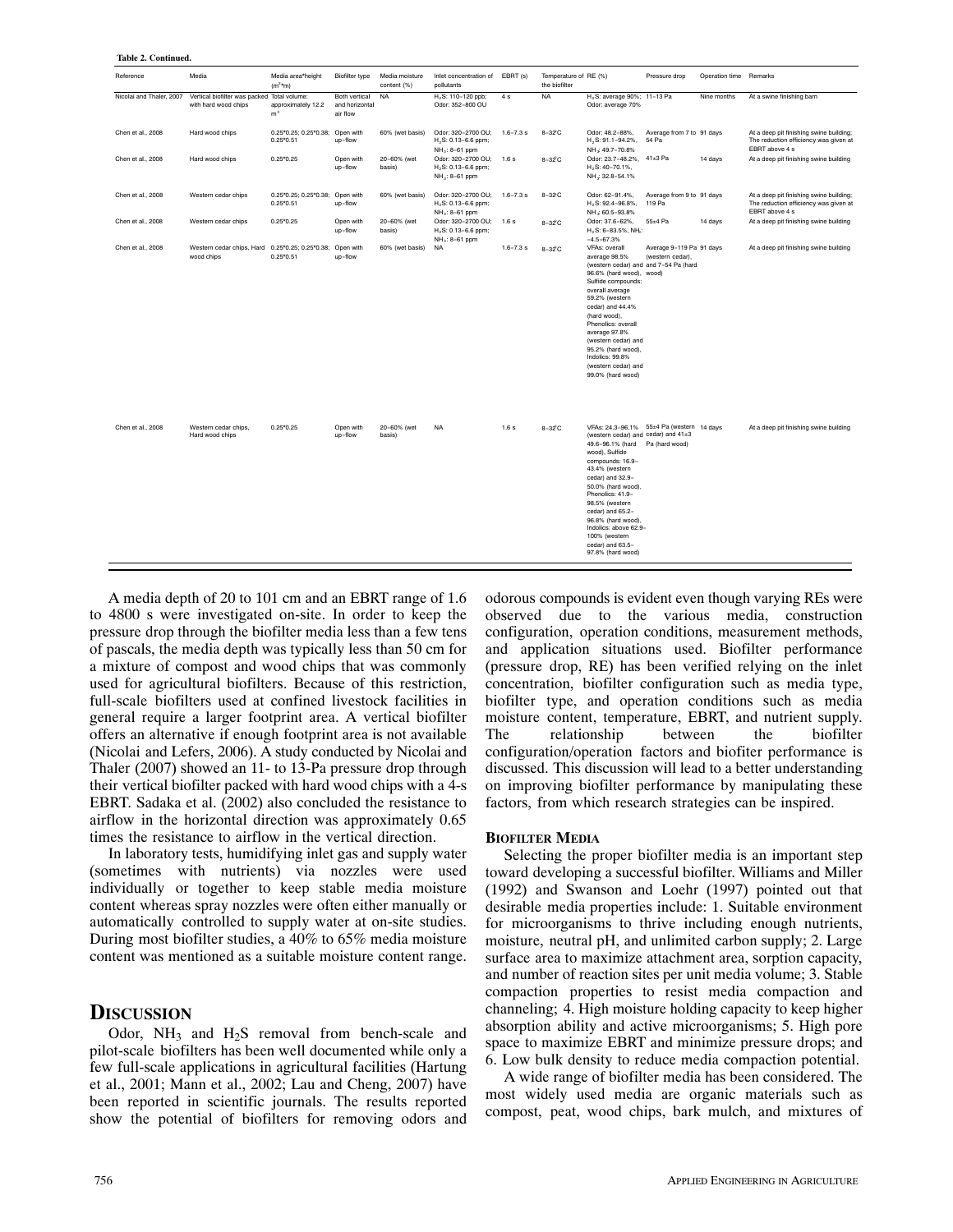these. These materials have many of the qualities mentioned above, with the main drawback being degradation of the organics comprising the bed (Swanson and Loehr, 1997). This degradation phenomenon leads to compaction and a limitation on bed life. Although periodically turning media, which results in extra operation expense, increases porosity and can modestly improve performance, an organic material eventually will require replacement (Goldstein, 1996). Combining organic materials with inert bulking agents such as plastic saddles (Kastner et al. 2004), shredded high‐density plastics (Taghipour et al., 2008), and perlite and vermiculite (Kalingan et al., 2004) can increase biofilter porosity, minimize pressure drop, compaction and channeling, resulting in a longer useful life.

An ideal solution in most applications is to use only the necessary amount of easy‐degradable organic matter in the mixture media to maintain needed activity of the biofilter microbes (Williams and Miller, 1992). Studies are needed to determine the optimal ratio of easy and hard or non‐degradable media materials for various applications. Nicolai and Janni (2001a) recommended a mixture of compost and wood chips at a ratio of 30:70 as agricultural biofilter media. Similarly, a mixture of 20% to 30% compost and 70% to 80% woodchips by weight has also been recommended as optimal for agricultural biofilters (Schmidt et al., 2004). Chen et al. (2008a) showed that wood chips alone can successfully be used to treat odors and VOCs exhausted from a deep pit swine building. There are other media choices for agricultural uses depending on local availability.

Inorganic materials such as GAC and diatomaceous earth also have been used as the sole media in biofilters (Kim et al., 2002; Chung et al., 2007). However, use of a solely inorganic media requires proper seeding with nutrients and organisms (Swanson and Loehr, 1997).

#### *Summary: Biofilter Media*

A great variety of media materials have been verified suitable for biofilters. However, considering the practical application in agricultural facilities, factors such as cost and local availability must also be considered. The mixture of compost and wood chips (ratio of 30 to 70 by weight) has been recommended as one of the better choices. Wood chips alone are another good option assuming enough bacteria and nutrients exist in the exhaust air. If not, inoculation can be achieved with compost and soil as well as activated sludge.

#### **BIOFILTER TYPES**

Biofilters can be classified as open or closed by configuration or as vertical or horizontal by gas flow direction. The vertical gas flow biofilter (fig. 1) can be further divided into up‐flow or down‐flow. Nicolai and Lefers (2006) pointed out closed biofilters are more expensive than open biofilters which are more commonly used for animal agriculture. Horizontal gas flow biofilters (fig. 2) offer an option if enough surface area and space are not available. Comparing the down‐flow and up‐flow biofilters, the up‐flow type is generally cheaper than down‐flow in terms of construction costs (Nicolai and Lefers, 2006). Therefore, up‐flow open bed biofilters are preferred for agricultural uses. However, from the water supply and water distribution concerns, the down‐flow design is preferred. An overhead sprinkling system directly supplies water to the quick‐drying top media to prevent the formation of a dried media layer that often forms at the bottom of an up‐flow biofilter.

Based on earlier observation from grain bulks (Kumar and Muir, 1986; Jayas et al., 1987; Kay et al., 1989), a smaller horizontal airflow pressure drop per unit flow rate per unit thickness through the biofilter compared to vertical airflow can be hypothesized and research comparing pressure drops through the two airflow biofilters has been conducted (Sadaka et al., 2002; Garlinski and Mann, 2005). Sadaka et al. (2002) compared vertical and horizontal airflow characteristics of wood/compost mixtures and concluded the resistance to airflow in the horizontal direction was approximately 0.65 times the resistance to airflow in the vertical direction. A study conducted by Nicolai and Thaler (2007) showed an 11‐ to 13‐Pa pressure drop through their vertical biofilter packed with hard wood chips. One of the major disadvantages of horizontal gas flow biofilters is that the media tends to settle over time (Garlinski and Mann, 2004, 2005; Nicolai et al., 2005). Media settling causes compaction at the base of the filter, reducing air flow through the bottom portion of the filter and increasing air flow through the top portion of the filter, resulting in gas channeling. One potential option to reduce compaction is a two‐stage biofilter design proposed by Chen et al. (2008b).

Garlinski and Mann (2005) verified laboratory tests that an inflatable bladder would prevent channeling of air over the top surface of a horizontal‐airflow biofilter, even after substantial settling of the biofilter media. Further tests on full-scale biofilters are warranted to verify its appropriateness. Nicolai et al. (2005) reported that a tapered



**Figure 1. Vertical gas flow open bed biofilter (adopted from Schmidt et al., 2004).**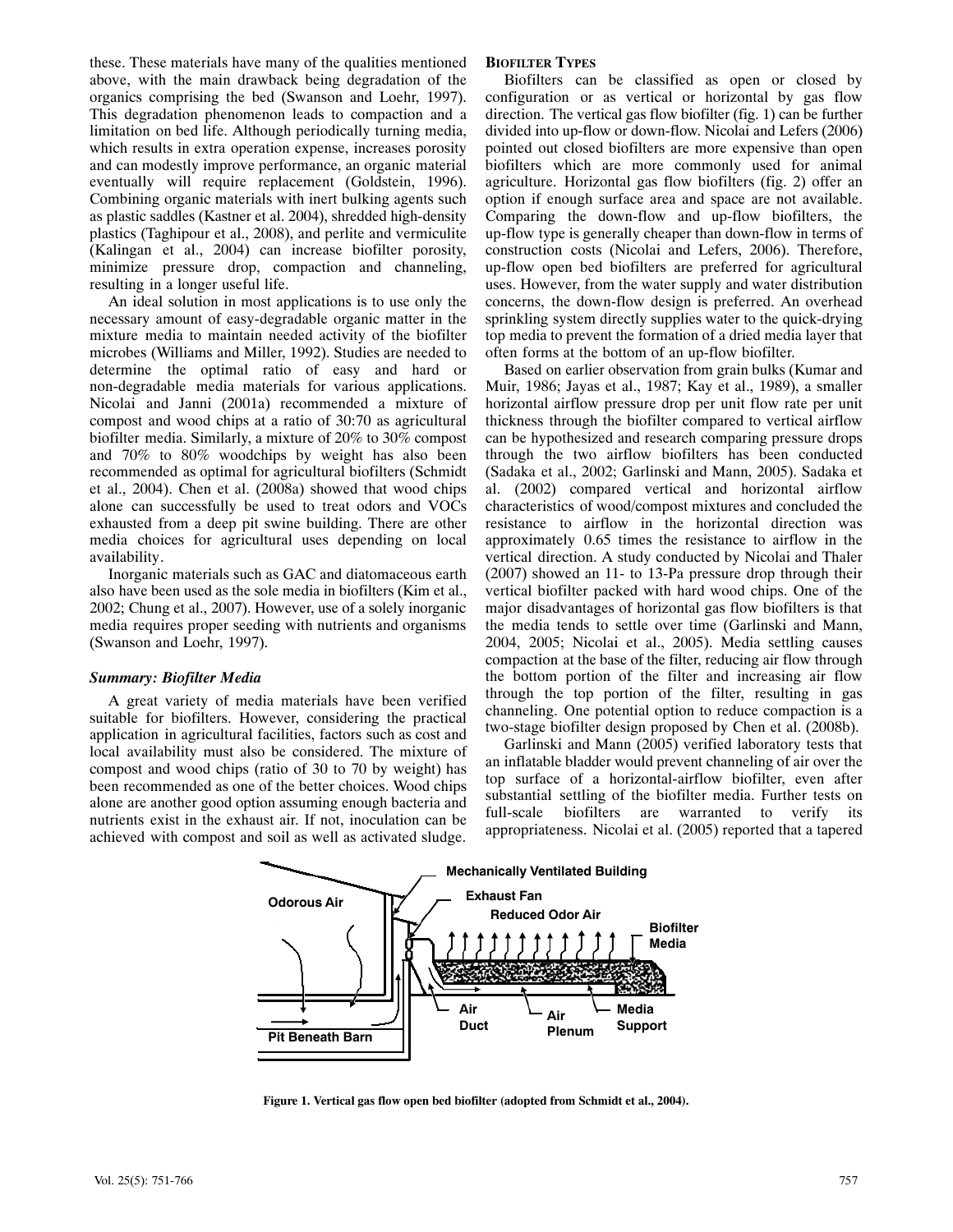

**Figure 2. Horizontal gas flow open bed biofilter (adopted from Nicolai and Thaler, 2007).**

inner wall is necessary to compensate for settling to achieve uniform airflow for a vertical biofilter with media thicknesses larger than 30 cm.

#### *Summary: Biofilter Types*

Up‐flow open bed biofilters are the most common for agricultural applications. The horizontal air flow with a vertical bed biofilter offers an alternative choice if insufficient footprint area is available. The horizontal air flow biofilter has a lower pressure drop than a vertical air flow biofilter but further efforts are needed to deal with media compaction and to keep an even distribution of media moisture before they are applied to full‐scale applications.

#### **BIOFILTER MEDIA MOISTURE** *Moisture Content*

Biofilter media moisture content has been identified as the most important parameter in biofilter operation, along with residence time (Bohn, 1992, 1993; Goldstein, 1999; Sun et al., 2000; Spencer and Alix, 2003; Schmidt et al., 2004; Chen et al., 2008a). Biofilter failures have been attributed to media drying in over 90% of the cases (Goldstein, 1999). Unfortunately, there are many reasons why maintaining a suitable media moisture range during operation is difficult.

Swanson and Loehr (1997) summarized the effects of overwetting, dry media, factors complicating maintenance of optimal medium moisture levels, and methods for maintaining optimal media moisture content. Issues relating to media moisture content are listed in table 3.

The optimal moisture content range depends on biofilter media. Goldstein (1999) recommended 50% to 55% moisture was a good target range for compost‐based media. Chang et al. (2004) reported a media moisture content of 60% to 80% was proper for a pilot biofilter packed with chaff of pine and perlite. Nicolai and Lefers (2006) recommended a moisture range of 35% to 65% for efficient pollutant reduction using a mixture media of compost and wood chips. Chen et al. (2008a) recommended a 40% to 60% moisture level was suitable for mitigating odors and VOCs from a deep pit swine finishing building when wood chips were used as the biofilter media, while Sheridan et al. (2002b) suggested a wood chip moisture content of greater than 63% be used to maintain overall efficiency.

#### *Biofilter Media Moisture Measurement*

Proper maintenance of media moisture content is based on its precise measurement. Great efforts have been tried to monitor media moisture. The gravimetric method was used by several researchers to monitor media moisture (Kastner et al., 2004; Nicolai et al., 2006; Chen et al., 2008a). This method is among the oldest of analytical techniques. This method is tedious and not suitable for continuously monitoring but it is a precise method for periodic measurements.

Young et al. (1997), Classen et al. (2000), and Sheridan et al. (2002a, 2002b) used a load cell method which calculated media moisture content by continuously weighing the biofilter. If the weight of the biofilter was known then the moisture content of the biofilters could be controlled to  $\pm 4\%$ . This method assumes that losses in bed weight are due solely to losses of moisture from the bed which ignores dust loading, media degradation, and washout. However, almost all agricultural applications need to deal with dust, which contributes to the problem for a weight‐based method (Nicolai and Lefers, 2006). Another major disadvantage of this method is the inability to cope with non‐uniform moisture distribution through the bed, thus the measured average moisture content in the bed is in an optimal range

**Table 3. Issues relating to media moisture content (modified from Swanson and Loehr, 1997).**

| An overwet biofilter media causes                                                                                                                                                                                   | A dry biofilter media causes                                  | Factors complicating maintenance of optimal<br>media moisture content                                                                                                                                                                                                                                | Methods used to keep optimal media<br>moisture content                      |
|---------------------------------------------------------------------------------------------------------------------------------------------------------------------------------------------------------------------|---------------------------------------------------------------|------------------------------------------------------------------------------------------------------------------------------------------------------------------------------------------------------------------------------------------------------------------------------------------------------|-----------------------------------------------------------------------------|
| High pressure drops and low EBRT due to<br>filling of the pore space with water.                                                                                                                                    | Deactivation of microbes.                                     | High-velocity, non-saturated gas flows that strip Direct water supply to biofilter media with<br>moisture from the biofilter media.                                                                                                                                                                  | spray nozzels or soaker hoses.                                              |
| Creation of anaerobic zones that promote<br>odor formation, expecially for sulfur<br>containing compounds (Devinny et al., 1999;<br>Sheridan et al., 2002a; and Chen et al.,<br>2008a), and slow degradation rates. | Contraction and consequent medium<br>cracking reducing EBRTs. | Exothermic reactions that increase temperatures, Humidification of inlet gases to minimize<br>which (1) speed up these reactions and further<br>increase temperatures; and (2) lead to increases in<br>water vapor pressure, further augmenting the<br>moisture-carrying capacity of the gas stream. | drying potential.                                                           |
| Oxygen limitation due to reduced air/water<br>interface per unit biofilm volume.                                                                                                                                    | Frustrated attempts to rewet dry media.                       | Lack of sensors for precisely measuring<br>agricultural biofilter media moisture made water<br>supply digressing optimal demand.                                                                                                                                                                     | A combination of both humidification and<br>periodic direct water addition. |
| Nutrient washing from the biofilter media.                                                                                                                                                                          | Channeling                                                    |                                                                                                                                                                                                                                                                                                      | Covers used to keep moisture from<br>evaporating                            |
| High volume, low-pH leachate requiring<br>disposal (Hodge et al., 1991; Marsh, 1992).                                                                                                                               | Low absorption capacity                                       |                                                                                                                                                                                                                                                                                                      |                                                                             |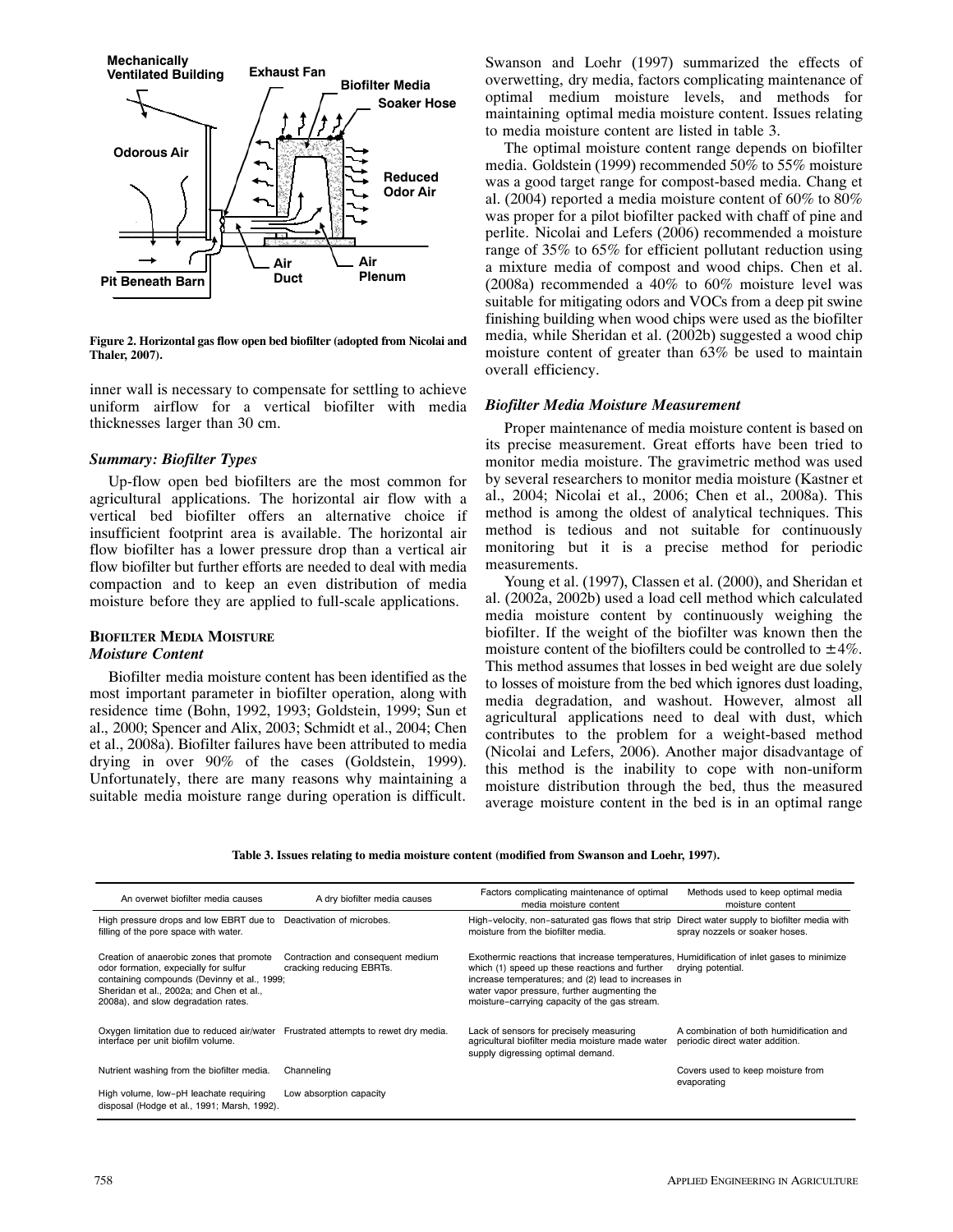while some sections may be extremely dry resulting in air channeling (Reyes et al., 2000). From a practical perspective, it is difficult to weigh a full‐scale biofilter using this load cell method.

Reyes et al. (2000) demonstrated that a time domain reflectometry (TDR) probe could be used to monitor their biofilter media (60% compost and 40% pearlite) moisture content on a real-time basis while Zhang and Geel (2007) reported there was a consistent discrepancy between the TDR measured moisture content and those determined gravimetrically when the TDR probe was used to measure the vertical moisture content profile in peat columns.

Robert et al. (2005) tested five different types of moisture meters in a typical biofilter media and concluded that the soil and hay moisture meters they tested were unsuitable for measuring the media moisture content due to the variability and limited range of the meters' response. The relative humidity sensor they tested was shown to be a more promising method for monitoring media moisture content. The large format embedded capacitor sensor they tested performed well over a wide range of input frequencies and biofilter media moisture contents. But they mentioned further studies are needed.

A watermark moisture sensor and a moisture control system were tested in a laboratory‐scale biofilter with promising results (Lefers and Nicolai, 2005). However, the authors suggested further testing in a full‐scale agricultural biofilter was needed.

#### *Water Supply to Biofilter Media*

In terms of water supply, laboratory tests often circulate leachate continuously or intermittently with nutrients whereas spray nozzles were either manually controlled or controlled by a timer to intermittently irrigate the media surface during on-site studies. Manually supplying water is time consuming and tedious which probably contributed to the failure of optimal media moisture control. For both manual and timer controlled water irrigation systems, an optimal period of water supply needs to be tested and given which in turn will be a function of airflow rate and atmospheric conditions. Chen et al. (2008b) tested a water supply method that supplied 9-s water using a solid cone mist nozzle controlled automatically via solenoids at adjustable time periods between 30 and 50 min in an attempt to keep wood chip media at a 60% to 70% moisture content. The results showed this method was successful when it was used to keep the media moisture at a stable level with a standard deviation within  $\pm 3\%$ . The results also demonstrated the water consumed was half compared to a manually controlled method previously tested in the same situations.

# *Summary: Biofilter Media Moisture*

The media moisture content has been verified as a critical factor influencing biofilter performance. A range of 40% to 65% is believed suitable for media commonly used in agriculture, such as compost‐based and wood chip‐alone media. The on-line continuously monitored media moisture content measurement is still faced with challenges. Automatically controlled, either by timers or by moisture sensor response, water supply systems have the potential to accurately maintain the media moisture within a target range.

More tests are warranted to improve maintaining media moisture within an optimal range.

#### **BIOFILTER EMPTY BED RESIDENCE TIME**

Theoretically, pollutants in the gas phase first need to be transferred to liquid phase, where they can be degraded by the microorganisms living in the biofilter. Therefore, a sufficient EBRT is necessary to allow the transfer and degradation of pollutants to occur, which makes EBRT a critical design and operating parameter (Williams and Miller, 1992; Classen et al., 2000; Sun et al., 2000; Hartung et al., 2001; Nicolai and Lefers, 2006; Chen et al., 2008a). EBRT is a relative measure of gas residence time within the biofilter media. The actual gas residence time in the biofilter reactor is the result of the EBRT divided by the air‐filled porosity available for gas flow, but such porosity data is rarely known (Swanson and Loehr, 1997).

Different pollutants have different characteristics which affect the absorbing and adsorbing times and degradation processes, and thus need different EBRTs to be completely degraded. A reasonable EBRT is closely related to media moisture content and pollutant loading. Higher moisture content and lower pollutant loadings result in shorter EBRT. Zeising and Munchen (1987) showed sufficient odor reduction at 5 s for swine barns, 3 s for chicken farms, and 10 s for covered manure storage units. A 4‐s EBRT was estimated adequate for swine nursery barns (Janni et al., 1998; Nicolai and Janni, 1998a, 1999). A recommended design EBRT for a biofilter on a dairy and swine facility was given at 5 s for adequate odor and  $H_2S$  reduction (Schmidt) et al., 2004). A 4‐s EBRT was reasonable for characteristic odorants removal at a deep‐pit finishing swine building when wood chip media moisture content was maintained at 60% (Chen et al., 2008a).

# *Summary: Biofilter EBRT*

Each pollutant needs a minimum EBRT depending on its loading rate and media moisture content. Higher loading rates and lower media moisture content generally need a longer EBRT for an effective removal. EBRTs between 4 and 10 s should be sufficient for a biofilter designed to control odors and VOCs from agricultural sites provided the moisture content is controlled adequately. Determining the absolute minimum EBRT for practical biofilter sizing should be the focus of future research.

# **TEMPERATURE**

Optimal temperature can enhance microorganisms' activity resulting in efficient biofilters. Higher temperatures kill the microbes while lower temperatures slow the microbial activity (Bohn, 1993). Biofilters operating in the range of 20°C to 40°C has been recommended, with 35°C often noted as the optimal temperature for the aerobic microorganisms in biofilters (Leson and Winer, 1991; Marsh, 1992; Bohn 1993). Similarly, Yang and Allen (1994) suggested an optimum operating temperature between 30°C and 40°C.

Clark et al. (2004) investigated effects of operating temperature and supplemental nutrients in a pilot‐scale biofilter. Their data suggested that higher operating temperature accelerated the establishment of microbial population and the onset of effective biofiltration, but no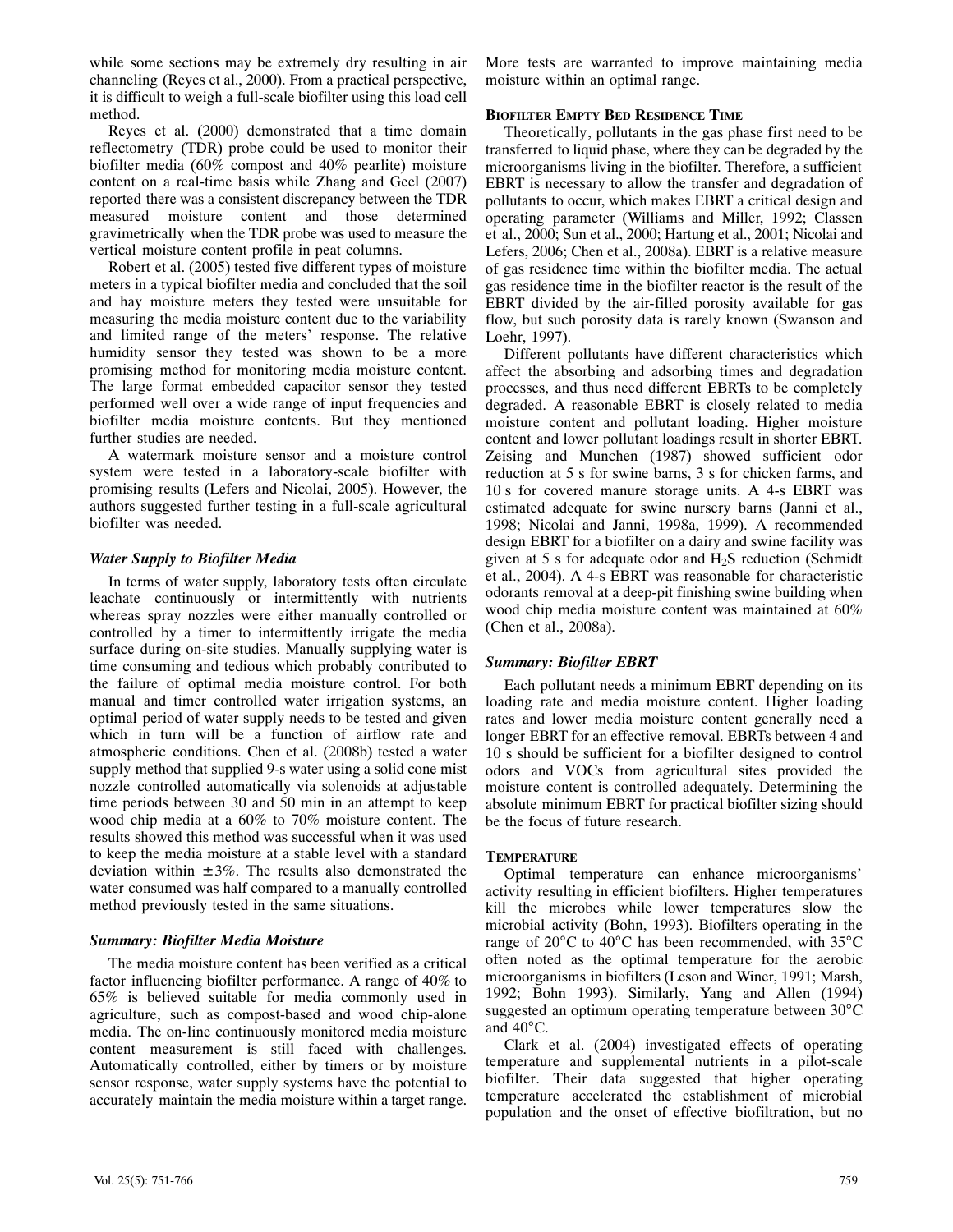significant difference in overall odor removal could be associated with the different treatment temperatures ranging from  $15^{\circ}$ C to  $30^{\circ}$ C at a P-value of 0.05. Nicolai et al. (2006) investigated the effects of two different inlet temperatures (13°C and 22°C) on a biofilter packed with a mixture of compost and wood chips. They concluded raising temperature increased average RE.

An open biofilter used to treat odor from a swine barn during sub‐zero ambient temperature was investigated by Mann et al. (2002). The odor concentration reduction ranged from 56% to 94% suggesting that the use of uninsulated open biofilters without supplemental heat can be effective even if the ambient temperatures were below ‐20°C. Krishnayya et al. (1999) conducted a study dealing with temperature effects on biofiltration of off‐gases. Their results showed biofilter material worked better at a temperature warmer than 10°C. Similarly, Yang and Allen (1994) suggested biofilter systems should be operated at a temperature above 10°C.

Although non‐optimal temperatures can slow microbial activity, microorganisms often recover rapidly from temperature variation (Schmidt et al., 2004). For example, a RE of 80% to 90% was immediately achieved after receiving 30°C waste gas tested in Finland for a biofilter which experienced a 10‐day shutdown period resulting in a media temperature of 4°C (Lehtomaki et al., 1992). Their result suggested biofitration during cold weather is entirely feasible provided the temperature of the inlet gas is high enough. On the other end of the spectrum, temperatures above 40°C showed a rapid decline in RE (Marsh, 1992; Goldstein, 1996). Leson and Winer (1991) also mentioned the water solubility of VOCs and the sorption capacity of filter solids will decrease at higher temperatures, thus impeding partitioning of the gaseous phase at higher temperature.

#### *Summary: Biofilter Performance and Temperature*

The temperature range from 20°C to 40°C has been recommended, with 35°C believed optimal for biofilter operation. However, a wider temperature ranging from 4°C to 40°C has also shown high REs. Considering the cost to maintain a desired temperature, no supplementary attempts need to be taken to keep biofilters working at the optimal temperature range for agricultural uses.

#### **BIOFILTER MEDIA DEPTH**

Depths ranging from 0.3 to 1 m with most between 0.3 to 0.75 m have been commonly used for on‐site biofilters. The biofilter media depth, along with air flow rate, is a main factor to affect pressure drop and RE. Nicolai and Janni's (1999) study on the effect of biofilter retention time on emissions showed the pressure drop decreased with decreasing media depth while maintaining constant surface area, and the RE of odor and H2S reduced below 65% with reducing residence time by lowering depth below 0.15 m. Therefore, they recommended minimum depth of a compost/wood chip media is between 0.15 and 0.3 m, with an ideal minimum depth of 0.25 m suggested.

Based on research conducted on the spatial structure of microbial communities in peat media indicated that 75% of the 95% RE and 55% of the 80% RE for aromatic compounds took place between 0.3 and 1 m in depth for two pilot‐scale biofilters, respectively (Khammar et al., 2005). Kalingan et al. (2004) investigated the relationship between NH3 RE

and the height of the biofilter packing with a mixture of peat, perlite, and vermiculite. They reported NH<sub>3</sub> (inlet concentration 200 ppm) was completely eliminated when it passed through a bed height of 0.50 m at an air flow rate of 0.030 m<sup>3</sup>/h (EBRT = 118 s). Their results also showed removal efficiency increased with increasing bed height ranging from 0.20 to 0.50 m. Similarly, Schmidt et al. (2004) recommended media depth of 0.25 to 0.45 m for biofilters used in agriculture to keep balance between acceptable RE and pressure drop.

#### *Summary: Biofilter Depth*

Higher media depth has higher potential RE with a maximum value. However, higher media depth results in higher pressure drop which is linearly related to media depth at a constant air flow rate. The media depth of 0.25 to 0.50 m has been recommended as optimal for agricultural biofilters.

#### **BIOFILTER LONGEVITY**

Both odorous compounds and biofilter media are degraded by the same microorganisms as a result of their activity (Wani et al., 1998). With time, media degradation can lead to media compaction, smaller surface area, higher pressure drop, and chemical accumulation which finally can result in biofilter failure (Williams and Miller, 1992; Sun et al., 2000). The longevity of biofilters mainly relies on media type, microbial activity, and dust loading.

A media with a higher percentage of compost typically promotes a higher population of microorganisms resulting in higher odor RE making it useful for controlling higher concentration of odorous pollutants. Consequently, it degrades and compacts faster resulting in a shorter lifespan (Goldstein, 1996). On the other hand, for a lower concentration of odorous compounds presented in the air stream, a media with a smaller percentage of compost will degrade slower while maintaining optimum odor removal results. For lasting longevity, a mixture with a minimum portion of easy‐biodegradable materials that can support necessary microbial activity to meet RE expectations (Williams and Miller, 1992).

A biofilter will fail if high dust loading fills the pore spaces faster than the microorganisms can break it down. It may be necessary to pre‐filter dust to keep from plugging pore spaces within biofilters used for agriculture. As pore spaces plug, the pressure drop builds sharply which could damage the air handler resulting in biofilter failure and air quality challenges for the animals due to a reduction in ventilation capacity.

Remixing of media can extend the longevity with a drawback of spending extra money. No long‐term studies on agricultural biofilters have been reported to determine the length of media life, but it is estimated that most biofilter media will remain effective with acceptable pressure drop for three to five years or more (Schmidt et al., 2004) while Goldstein (1996) suggested no more than a three‐year life was expected.

#### *Summary: Biofilter Longevity*

Degradation of biofilter media, along with degradation of pollutants, is unavoidable. Biofilter life can be increased by using a higher ratio of hardly degraded or non‐degraded media materials. Decreasing odorous compound/dust loading and remixing of media can increase biofilter life.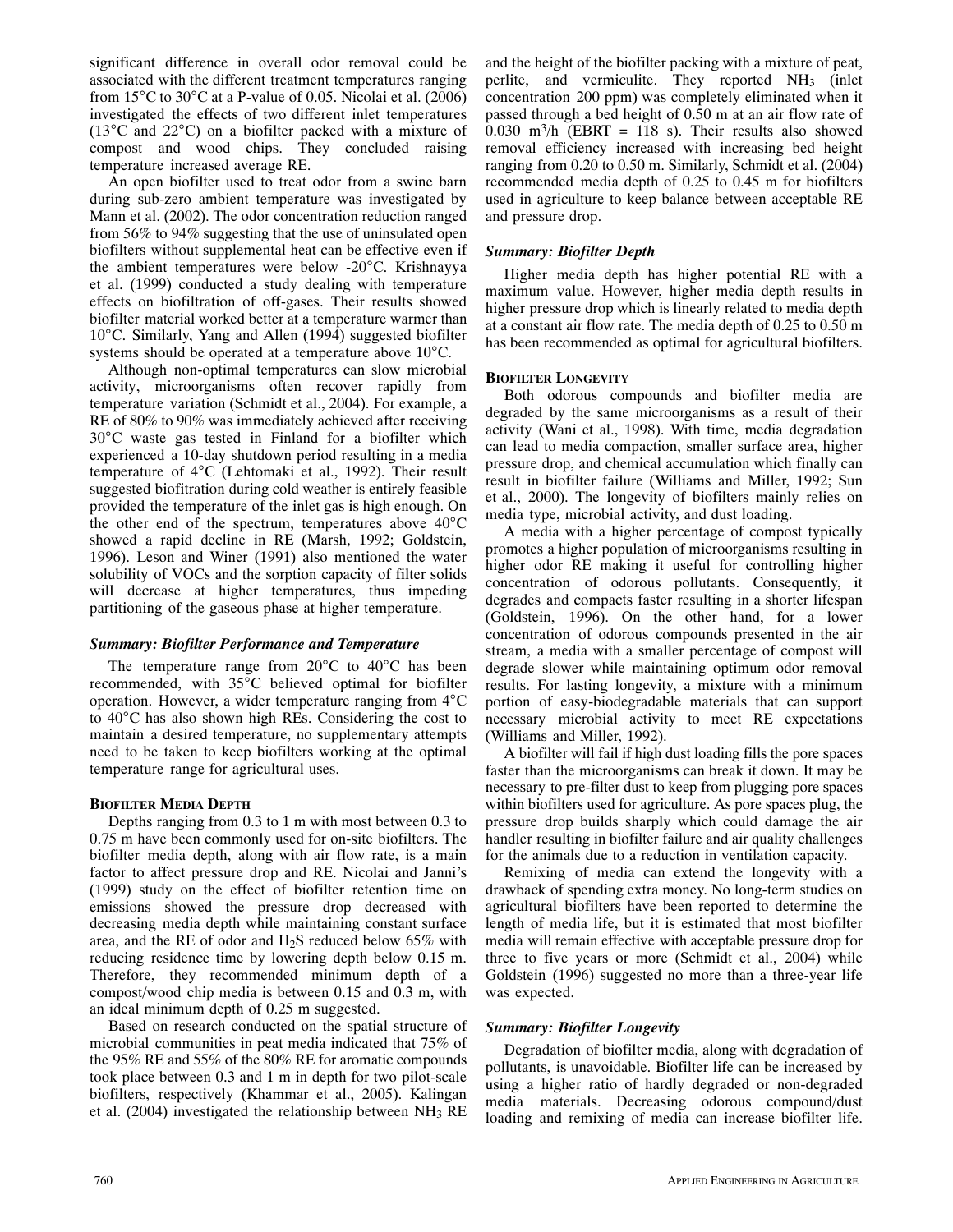Some researchers suggest a reasonable biofilter lifespan of three years while others estimated a five‐year media life can be expected without causing a large pressure drop. Long-term studies are needed to determine the length of media life.

#### **MICROBIAL ACTIVITY IN BIOFILTERS**

Biofilters are living systems that rely on microbes to degrade compounds in waste gases. As ecosystems, the community structure varies depending on the selective conditions established by a specific application. Sakano and Kerkhof (1998) studied the changes in a microbial community structure during a 120‐day operation of a biofilter for treating ammonia. The overall diversity of the heterotrophic microbial population appeared to decrease by 38% at the end of their study. The community structure of the heterotrophic population shifted from predominantly members of two subdivisions of the Proteobacteria to members of one subdivision. An overall decrease in the diversity of ammonia monooxygenase genes was not observed.

Chung and Huang (1998) studied REs of ammonia by immobilized Nitrosomonas. Their results suggested that the immobilized *Nitrosomonas europaea* biofilter, which was packed with cell‐laden Caalginate beads, provided a significant potential for treating ammonia in the gaseous phase. Swanson and Loehr (1997) pointed out seeding compost‐based biofilters has not been demonstrated to improve performance in removing easily degradable chemicals. Microorganisms indigenous to compost likely outcompete the seeded cultures (Bohn, 1992). A number of authors have suggested the use of activated sludge as a seed for improving REs and in attempts to reduce acclimation time (Ergas et al., 1995; Kim et al., 2000; Sheridan et al., 2002b; Choi et al., 2003; Khammar et al., 2005).

Khammar et al. (2005) investigated links between spatial structure of microbial community and degradation of a complex mixture of volatile organic compounds in peat biofilters. They concluded the microbial community adapted to a new environmental condition and the structuring of microbial community in terms of the biodegradation activity and microbial diversity was maintained. The results also indicated the distribution of biodegradation activities correlated with the spatialization of microbial density and diversity.

Ding et al. (2006) studied changes in the bacterial community of a compost biofilter treating  $H_2S$ . Their research indicated that the microbial populations existing in the biofilter after 20 days were less diverse when  $H_2S$  was the only substrate. Introduction of methanol (CH<sub>3</sub>OH) resulted in the enrichment of a variety of  $CH<sub>3</sub>OH$  and  $H<sub>2</sub>S$  degraders, thus enhancing the microbial community which resulted in enhanced degradation. The approach of biostimulation using a co‐substrate warrants further investigation.

More recently, Chung (2007) evaluated the bacterial community in a compost based biofilter. Based on the presence of their denaturing gradient gel electrophoresis (DGGE) bands, *B. subtilis, A. aminovorans, P. denitrificans,* and *C. fustformis* were consistently present from day 4 to 28. *B. subtilis* is usually responsible for the degradation of proteins (Chung, 2007), *A. aminovorans* is known to be able to subsist on methylamine as the sole carbon source and thus able to effectively degrade organic amine compounds

(Raymond and Plopper, 2002), and *P. denitrificans* has been shown to be capable of removing sulfur-containing compounds (Jordan et al., 1997) and trimethylamine compounds (Kim et al., 2003). Based on Chung's (2007) results, *A. aminovorans* and *P. denitrificans*, responsible for the degradation of sulfur‐ and nitrogen‐containing compounds, accounted for 98.6% of the total amount of bacteria in their compost‐based biofilter.

# *Summary: Biofilter Microbial Activity*

Diversity of microorganisms, together with various application situations including complicated compounds exhausting from animal facilities, indigenous bacteria existing in biofilter media made each application different which resulted in different observations. These observations sometimes even led to conflicting results. However, it is commonly believed microorganisms degrade pollutants and allow biofiters to continuously treat odors. Results showed links between biodegradation activity and the spatialization of microbial density and diversity. More details of the population that comprise microbial communities of various biofilter applications are still unclear. Further work is needed to better understand the relationship among microbial community dynamics, biofilter operation factors and their changes, and biofilter performance. Studies are warranted to investigate whether inoculating special bacteria is helpful for removing special compounds.

#### **pH AND NUTRIENTS**

Since biofilters function on the basis of both the absorption process and microbial activity, which are closely related to pH, optimal pH for biofilter operation is in the 7 to 8 range to encourage and accelerate the absorption process and maximize the microbial activity and hence maximize odor treatment (Williams and Miller, 1992; Swanson and Loehr, 1997).

Sulfur‐ and nitrogen‐containing compounds commonly exist in animal exhaust gasses. As the filter entraps these compounds from the inlet air, it eventually leads to sulfuric acid  $(H<sub>2</sub>SO<sub>4</sub>)$  and nitric acid  $(HNO<sub>3</sub>)$  buildup which can cause a drop in the pH (Leson and Winer, 1991; Goldstein, 1996; Swanson and Loehr, 1997). For biofilters used to treat high concentration of those odorants, buffering capacity must be adequate to prevent acid accumulation. The addition of limestone or other water‐insoluble alkalis to the filter packing has proven to be a viable remedy against a drop in pH (Ottengraf and VanDenOever, 1983).

Research on wood chip‐alone based biofilters treating exhaust gas from a deep‐pit finishing swine building showed that the pH of leachate from biofilters were between 7.2 and 7.9 during a two‐month monitored period without any supplementary attempts to alter the pH (Chen et al., 2008b).

In laboratory studies, nutrients were sometimes supplied (Cloirec et al., 2001; Chou and Wang, 2007; Chung et al., 2007) along with water irrigation. Whereas during on‐site research, nutrient supplies were seldom reported since organic media such as compost and wood chips were often used. Organic media, such as compost, usually supply ample quantities of nutrients in the available form (Leson and Winer, 1991; Sun et al., 2000). The abundance of nutrients existing in the exhaust air along with particulate matter from agricultural facilities probably make supplemental nutrients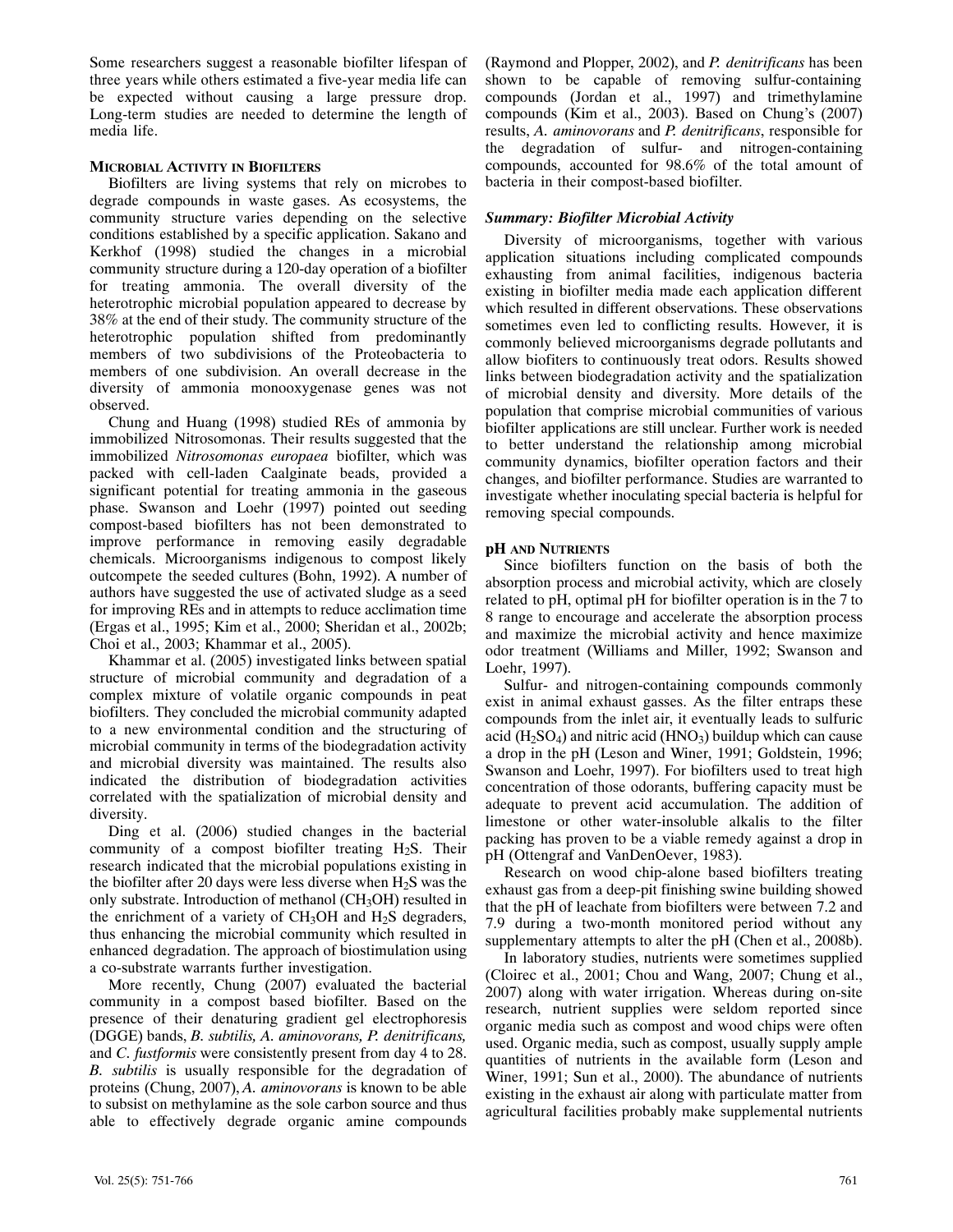less of a concern for biofilters used in livestock facilities. However, it is necessary to provide nutrients for biofilters packed with inert media like GAC. Common forms, which can be supplied in solution, are ammonium nitrate  $(NH<sub>4</sub>NO<sub>3</sub>)$ , ammonium chloride  $(NH<sub>4</sub>Cl)$ , magnesium chloride  $(MgCl<sub>2</sub>)$ , calcium chloride  $(CaCl<sub>2</sub>)$ , and diopotassium hydrogen phosphate  $(K_2HPO_4)$  (Hodge et al., 1991; Clark et al., 2004). No guidelines identifying the amount of available nutrients needed in biofilters were found.

#### *Summary: Biofilter pH and Nutrients*

The pH needs to be maintained at or near neutral. Nutrients should be kept in mind when biofilters are designed and operated. There are no guidelines identifying the amount of available nutrients needed in biofilters. Various nutrients supplied by compost-based media, which were commonly used in agriculture, plus the nutrients from exhaust air make supplemental nutrients unnecessary. More studies are needed to identify special supplemental nutrients to target selected compounds.

#### **REMOVAL EFFICIENCY**

Most odor and gas emissions from building and manure storage sources are by‐products of anaerobic decomposition and transformation of organic matter in manure by microorganisms (Nicolai et al., 2006). These by‐products result in a complex mixture of over 168 volatile compounds of which 30 have a detection threshold of 0.001 mg/m<sup>3</sup> or less, and hence are most likely to be associated with odor nuisance (O'Neill and Phillips, 1992). More recently, Lo et al. (2008) identified 294 compounds emitted from swine manure. These compounds cover a broad spectrum and generally exist in low concentrations. Biofilters have the ability to treat a broad spectrum of gaseous compounds (O'Neill et al., 1992; Janni et al., 2001). Khammar et al. (2005) investigated a link between spatial structure of microbial communities and degradation of a complex mixture of VOCs in peat biofilters. Their results showed 11 compounds have been removed with a RE of 20% to 100%. Recently, Chen et al. (2008a) conducted research on wood chip‐alone biofilters treating exhaust gas from a deep-pit swine facility. The study showed a 76% to 93% removal efficiency for 16 characteristic compounds identified in the exhaust air.

Much research has been conducted on the removal efficiency of  $NH_3$  and  $H_2S$  both in laboratories and on-site. A high RE with a value up to 100% was reported for both NH3 and H2S in laboratory studies (Kim et al., 2002; Morgan‐Sagastume and Noyola., 2006; Choi et al., 2003; Chung et al., 2007; Kastner et al., 2004) where optimal conditions were well controlled. On‐site studies showed fluctuating RE for both odors and odorants (such as NH<sub>3</sub> and H<sub>2</sub>S). Overall, the RE achieved at on-site research was lower than that achieved in laboratory studies. The most probable reasons for the fluctuating RE were due to varied concentrations of inlet odors and individual compounds over time, and unsteady conditions such as media moisture content and temperature.

It is worth mentioning that the removal efficiency of odors,  $NH<sub>3</sub>$ , and  $H<sub>2</sub>S$  was highly dependent on the media moisture content (Sun et al., 2000; Nicolai et al., 2006; Chen

et al., 2008a). It is also worth mentioning that in some on‐site studies with livestock facilities, a low RE for  $NH<sub>3</sub>$  was reported. Hartung et al. (2001) reported an average RE of 15% (ranging from ‐26% to 83%) and 36% (ranging from ‐9% to 81%) for two biofilters tested at a swine husbandry. Nicolai and Janni (2001a) reported an average reduction efficiency of 6%, 49%, and 81% for their mixture of compost and wood chips at 28%, 47%, and 55% moisture content, respectively. Chen et al. (2008a) studied the effects of different media moisture levels with a fixed 1.6‐s EBRT for wood chip-alone biofilters. An average RE of -5%, 47%, and 67% was reported for western cedar at moisture contents of 20%, 40%, and 60%, respectively. An average RE of 33%, 34%, and 54% was reported for hardwood at moisture contents of 20%, 40%, and 60%, respectively. These results showed a low RE would occur if the media moisture content is below 40%. Martinec et al. (2001) reported an average RE of 11% to 26% when two biofilters were tested at a pig facility. Further, Martinec et al. (2001) indicated biofilters were unsuitable for NH<sub>3</sub> reduction while Sheridan et al. (2002b) concluded that biofilters packed with wood chips are effective in reducing odors and  $NH<sub>3</sub>$  from the exhaust ventilation air of pig rearing facilities. Combining wet scrubbers with biofilters would result in a higher  $NH<sub>3</sub>$  RE because NH3 RE relies on a high media moisture content as reported above. It is necessary to mention that high moisture content however is not a substitute for a lack of EBRT (Chen et al., 2008b).

#### *Summary: Biofilter RE*

Results showed biofiltration is a promising technology for treating odor and VOCs. At ideal conditions, the RE can be 100%. At a typical 5‐s EBRT and 55% media moisture content, a mixture of compost and wood chips can achieve average RE of 78%, 78%, and 81% for odor,  $H_2S$ , and  $NH_3$ , respectively. Maintaining proper conditions, especially a proper range of media moisture content, is critical for a successful biofilter. A wet scrubber coupled with a biofilter may benefit overall system performance, especially for removing NH3. More studies are needed to verify effects of the wet scrubber/biofilter system. More research on removal of VOCs is also warranted.

#### **PRESSURE DROP**

Pressure drop is one of the main considerations for successful operation of full-scale biofilters. In order to keep reasonable fan ventilation efficiency, agricultural ventilation fans should be run at a pressure drop less than 62 Pa (0.25‐in. water; Nicolai and Janni, 1998b). If the pressure drop through the biofilter can be kept down to a few tens of pascals, existing fans in a livestock building may be used when installing and operating a biofilter (Phillips et al., 1995).

Phillips et al. (1995) tested seven potential minimum‐cost biofilter media; they concluded that wood chips appeared to be the most promising since they had a low pressure drop of around 45 Pa/m at a superficial air velocity of 0.13 m/s. The 50:50 by weight mixture of compost/kidney bean straw at a depth of 30 cm with an estimated 8.8‐s EBRT used by Nicolai and Janni (1997) resulted in a pressure drop of 47 Pa. Based on results from testing different mixtures of compost and wood chips, Nicolai and Janni (2001a,b) concluded that pressure drop increased as the percent of compost in the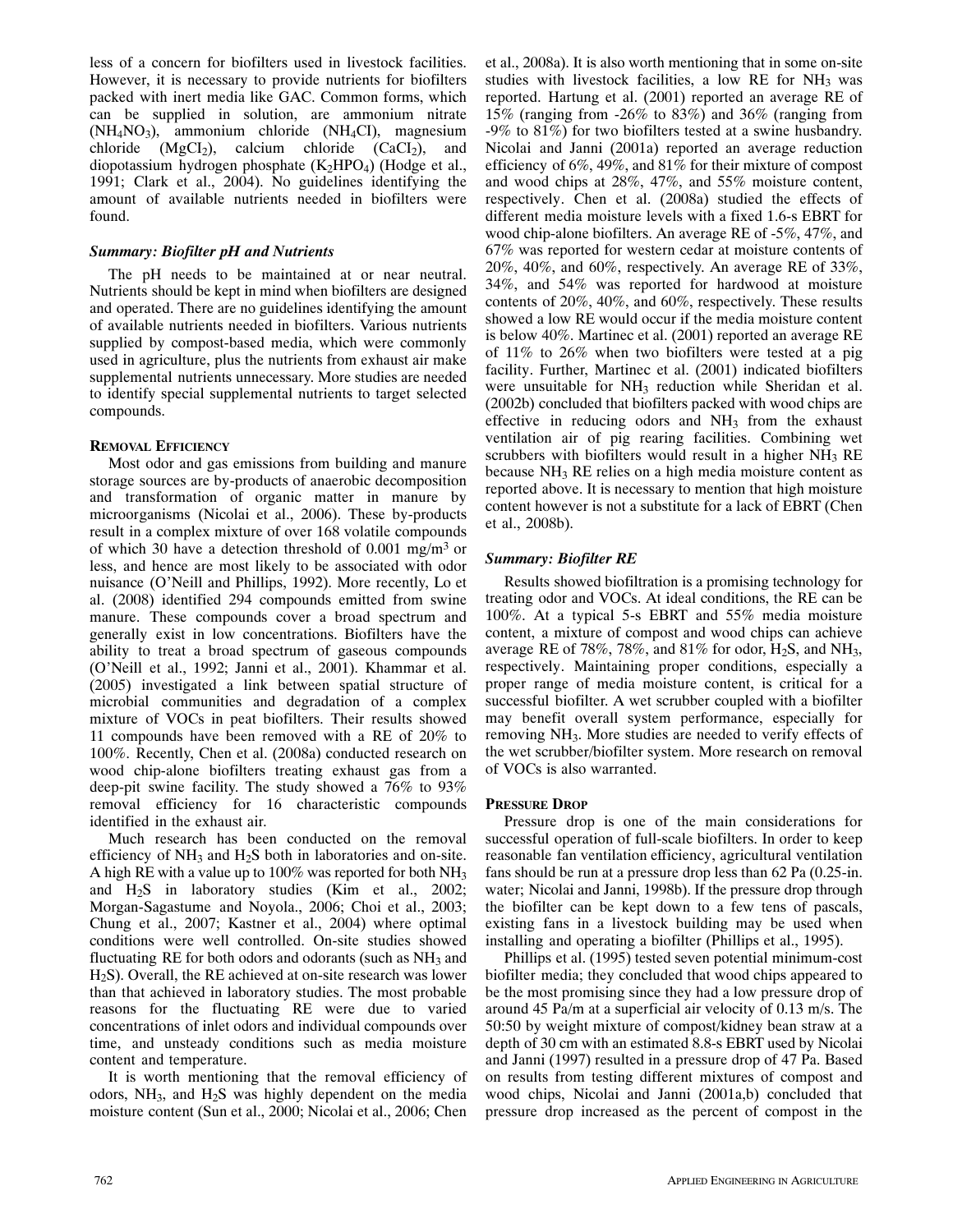mixture increased, the pressure drop was related to percent void space in the biofilter media and there was a linear relationship between media unit pressure drop and unit airflow rate for a mixture of compost and wood chips. Similarly, a wood chip alone biofilter showed a linear relationship between the media unit pressure drop and unit airflow rate (Chen et al., 2008b). The media moisture content has also been shown to effect pressure drop through biofilters (Nicolai and Janni, 2001a).

#### *Summary: Biofilter Operating Pressure*

The pressure drop is closely related to media type, media depth, and air flow rate through the media. There was a linear relationship between media unit pressure drop and unit airflow rate for a mixture of compost and wood chips with 0% compost appeared to be the best in terms of pressure drop. The pressure drop caused by biofilters influences the existing ventilation systems in agricultural facilities and results in higher fan operation costs. The pressure drop through biofilters should be limited to no more than 50Pa.

#### **COSTS**

The costs generally can be split into two parts: construction and operation/maintenance costs. Nicolai and Janni (1998b) showed construction costs of about \$0.22 per piglet or \$0.062 per cfm treated when a biofilter compacted with a 50:50 by weight mixture of yard waste compost and brush wood chips was installed on a swine gestation barn. Operation costs were estimated at \$275 per year for an effective rodent control program and \$125 a year for water sprinkling of the biofilter media and using higher power ventilation fans. Schmidt et al. (2004) estimated the installation costs for new construction on mechanically ventilated buildings will be between \$150 and \$250 per 1000‐cfm treated. Annual operation/maintenance costs of a biofilter are estimated to be \$5 to \$15 per 1000-cfm treated. These costs include the increased electrical costs to push the air through the biofilter and the cost of replacing the media after five years. However, Schmidt et al. (2004) pointed out both capital and operation/maintenance costs are highly variable. Scotford et al. (1996) developed a model based on information from Pearson et al. (1992) to predict biofilter costs in Europe. The costs predicted by using their model suggested that biofilter are still an expensive option.

For more cost-effective biofilter use, partial biofiltration is an option (Hoff et al., 2009). Partial biofiltration combines biofiltration with natural atmospheric dilution. During calm stable weather conditions, the exhaust air from livestock buildings could be forced to go through the biofilter in which microorganisms degrade odorous compounds and thus reduce odors. Under unstable weather conditions, natural atmospheric mixing could be used, thus bypassing biofilter operation. In this way, the operation costs will be reduced while still mitigating odors during potentially high-impact periods. More studies are warranted to identify both the costs and odor reduction efficiencies.

# *Summary: Biofilter Costs*

Any technology used to mitigate odors will be an added expense for the farmer. Biofiltration technology has been proven to be the most cost-effective method for treating ventilation exhaust air. Different types of biofilters vary in

their construction and operation costs which may be further reduced by introducing new strategies such as partial biofiltration.

# **CONCLUSIONS, GAPS IN KNOWLEDGE, AND FURTHER STUDIES REQUIRED**

The objective of this article was to provide an overview of biofilters for agricultural applications. This survey reveals that considerable advancements have been made to understand what factors affect the RE and how biofilter performance can be improved. A summary is given below:

- $\ddot{\bullet}$  This survey confirms the feasibility of biofilters as an effective odor and air pollution control technology for agricultural facilities.
- . Biofiltration uses an active microbial population attached to biofilter media to degrade pollutants. The biodegradation relies on the mechanisms of both the diffusion (phase change) and biological degradation of target pollutants.
- . The three most important factors effecting biofilter performance are packing media, media moisture content, and EBRT. The RE, air pressure drop, and construction/operation cost are three parameters of most concern when a biofilter is installed and operated.
- . Compost‐based biofilters have been verified as suitable for agricultural facilities. Media moisture between 40% and 65% is an optimal range for compost‐based and wood chip-alone biofilters. An EBRT between 4 and 10 s, depending on sites (swine barns, dairy barns, covered manure storage units), animal diet, and biofilter type, should be suitable for reducing odors and VOCs. A pressure drop less than 50 Pa is acceptable for full‐scale biofilter applications operating at mechanical ventilation livestock facilities.
- $\bullet$  Neither inoculated bacteria nor supplemental nutrients are necessary for a compost‐based biofilter. A special nutrient may benefit the performance of biofilters but further studies are needed to verify effects of supplemental nutrients.
- . pH needs to be checked periodically and kept in the range of 7 to 8.
- . The optimal operating temperature of a biofilter is 20°C to 40°C. No attempts are needed to keep biofilters working at the optimal temperature range for agricultural uses.
- $\bullet$  A combined system of accurate moisture measurement and an easy‐to‐use water supply is needed to maintain a proper media moisture content level.
- . Wet scrubbers are suggested to combine with biofilters for effectively removing NH3.
- $\bullet$  Further studies are needed to better understand biofiltration mechanics such as: a) what effects the diffusion of odorous compounds in a biofilter; b) what type of individual microorganism is mainly responsible to which pollutant's degradation; c) the relationship between the RE and the structure of microbial community; d) how fast microbial community changes in response to the change in influent concentration of odors and VOCs; e) what affects the activity of bacteria living in biofilters; and for long‐term full‐scale biofilter studies are needed to verify the performance and to determine the longevity of biofilters at various on‐site conditions.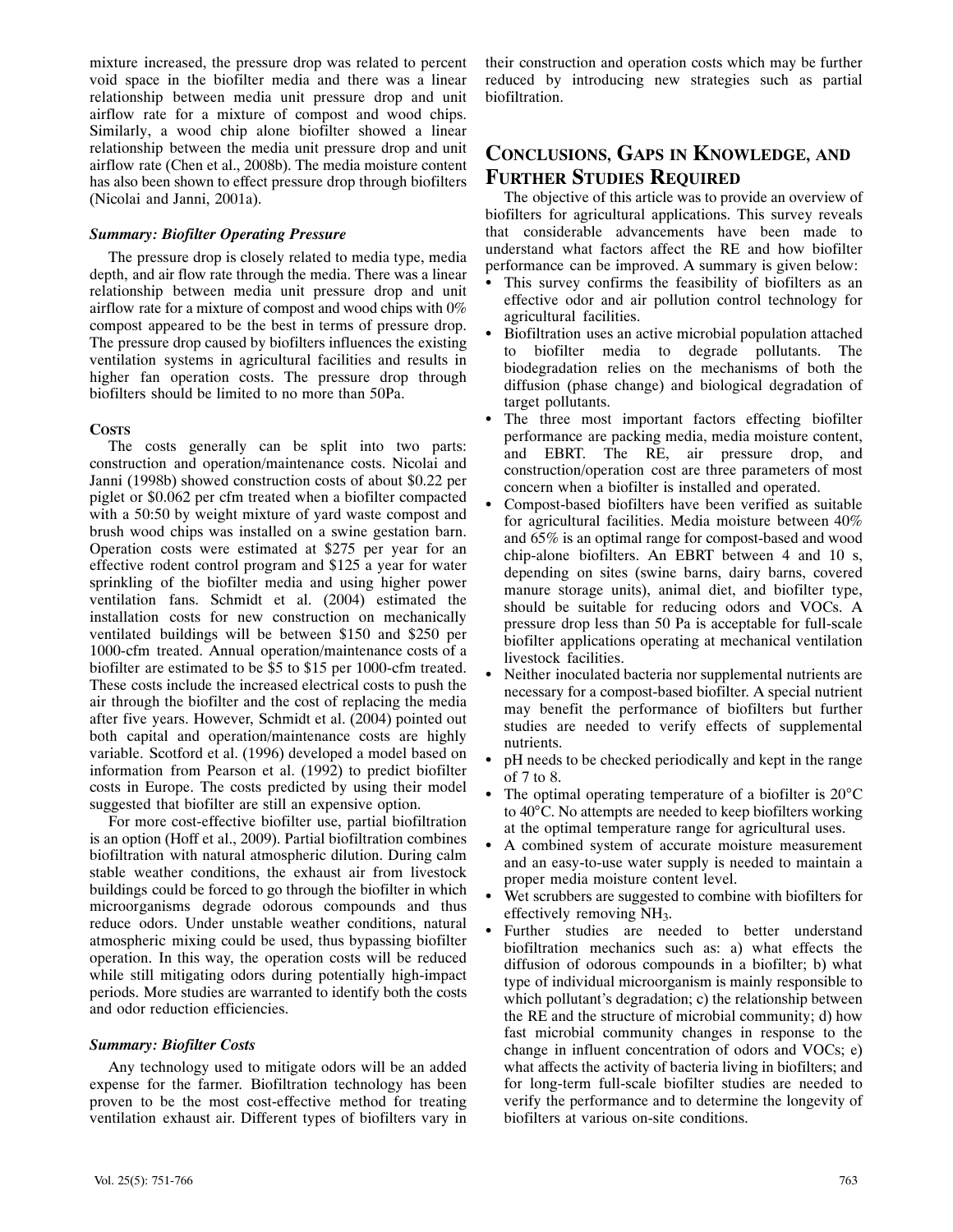- Models need to be developed to predict odor/VOC REs and to predict construction and operation costs for agricultural biofilters at typical conditions.
- . Standards are needed to guide biofilter construction and to evaluate biofilter effects on reducing odors and VOCs.

# **NOMENCLATURE**

The following abbreviations are used:

 $1, 2$  DE = 1, 2 dichloroethane

- 1, 2 DM = 1, 2 dichloromethane
- BAC = biological activated carbon
- DGGE = denaturing gradient gel electrophoresis
- EBRT = empty bed residence time
- $GAC =$  granular activated carbon
- $H_2S$  = hydrogen sulfide<br>MIK = methyl isobutyl k  $=$  methyl isobutyl ketone
- $MEK$  = methyl ethyl ketone
- 
- $NH_3$  = ammonia<br>OU = odor unit  $=$  odor unit
- $RE = reduction efficiency$
- TDR = time domain reflectometry
- $VFA$  = volatile fatty acid
- $VOC(s) =$  volatile organic compound(s)

Pressure drops are reported as inch water in some references, conversion of inch water to Pascal (Pa) is done using: 1 in. water  $= 248$  Pa.

Pollutant concentrations are reported as mass concentration in some references, conversion of mass concentration to a volumetric basis is done using the ideal gas law, which leads to the following equation:

$$
V_c = \frac{(273.15 + T) \times M_c}{12.187 \times MW}
$$

where  $V_c$  is volumetric concentration in unit of ppm, T is the temperature in unit of  $\mathrm{C}$ , M<sub>c</sub> is mass concentration in unit of mg/m3, and MW is molecular weight in unit of g/mol. T was assumed as  $28^{\circ}$ C for all conversions which reduced to:  $V_c$  =  $24711 \times M_c$  / *MW* where M<sub>c</sub> unit corresponding to g/m<sup>3</sup>.

#### **ACKNOWLEDGEMENTS**

The authors would like to thank the USDA‐Special Grants program for providing the funding support for this literature review article.

# **REFERENCES**

- Bach, H. 1923. Schwefel im abwasser. *Gesundheits‐Ingenieur* 46: 370.
- Bohn, H. L. 1992. Consider biofiltration for decontaminating gases. *Chem. Eng. Progress* April: 34*‐*40.
- Bohn, H. L. 1993. Biofiltration: design principles and pitfalls. In *Proc. of the Air & Waste Mgmt. Assoc. 86 th Annual Meeting & Exhibition.* Denver, Colo.: Air & Waste Management Association.
- Chang, D. I., S. J. Lee, W. Y. Choi, and S. K. Lee. 2004. A pilot*‐*scale biofilter system to reduce odor from swine operation. ASABE Paper No. 044056. St. Joseph, Mich.: ASABE.
- Chen, L., S. J. Hoff, J. A. Koziel, L. Cai, B. Zelle, and G. Sun. 2008a. Performance evaluation of a wood chip*‐*based biofilter using solid*‐*phase microextraction and gas chromatography*‐*mass spectrometry*‐*olfactometry. *Bioresource Tech.* 99(16): 7767*‐*7780.
- Chen, L., S. J. Hoff, L. Cai, and J. A. Koziel. 2008b. Odor reduction during biofiltration as affected by air flow rate and media moisture content. ASABE Paper No. 083859. St. Joseph, Mich.: ASABE.
- Chen, Y. X., J. Yin, and K. X. Wang. 2005. Long*‐*term operation of biofilters for biological removal of ammonia. *Chemosphere* 58(8): 1023*‐*1030.
- Choi, J. H., Y. H. Kim, D. J. Joo, S. J. Choi, T. W. Ha, D. H. Lee, I. H. Park, and Y. S. Jeong. 2003. Removal of ammonia by biofilters: A study with flow*‐*modified system and kinetics. *J. Air & Waste Mgmt. Assoc.* 53(1): 92*‐*101.
- Chou, M. S., and C. H. Wang. 2007. Elimination of ammonia in air stream by a fern*‐*chip biofilter. *Environmental Eng. Sci.* 24(10): 1423*‐*1430.
- Chung, Y. C. 2007. Evaluation of gas removal and bacterial community diversity in a biofilter developed to treat composting exhaust gases. *J. Hazardous Materials* 144(1*‐*2): 377*‐*385.
- Chung, Y. C., K. L. Ho, and C. P. Tseng. 2007. Two*‐*stage biofilter for effective NH<sub>3</sub> removal from waster gases containing high concentrations of H2S. *J. Air & Waste Mgmt. Assoc.* 57(3): 337*‐*347.
- Chung, Y. C., and C. Huang. 1998. Biotreatment of ammonia in air by an immobilized nitrosomonas europaea biofilter. *Environmental Progress* 17(1): 70*‐*76.

Clark, O. G., I. Edeogu, J. Feddes, R. N. Coleman, and A. Abolghasemi. 2004. Effects of operating temperature and supplemental nutrients in a pilot*‐*scale agricultural biofilter. *Canadian Biosystems Eng.* 46: 6.7*‐*6.16.

- Classen, J. J., J. S. Young, R. W. Bottcher, and P. W. Westerman. 2000. Design and analysis of a pilot scale biofiltration system from odorous air. *Trans. ASAE* 43(1): 111*‐*118.
- Cloirec, P. L., P. Humeau, and E. M. Ramirez*‐*Lopez. 2001. Biotreatments of odours and performances of a biofilter and a bioscrubber. *Water Sci. and Tech.* 44(9): 219*‐*226.
- DeBruyn, J. C., D. D. Mann, and Q. Zhang. 2001. Comparison of the odour levels of biofiltered air and ambient farmyard air. *Canadian Biosystems Eng.* 43: 6.7*‐*6.11.
- Ding, Y., K. C. Das, W. B. Whitman, and J. R. Kastner. 2006. Enhanced biofiltration of hydrogen sulfide in the presence of methanol and resultant bacterial diversity. *Trans. ASABE* 49(6): 2051*‐*2059.
- Duan, H., C. C. K. Lawrence, and R. Y. X. Chen. 2006. Biological treatment of H2S using pellet activated carbon as a carrier of microorganisms in a biofilter. *Water Research* 40(14): 2629*‐*2636.
- Elias, A., A. Barona, A. Arreguy, J. Rios, I. Aranguiz, and J. Penas. 2002. Evaluation of a packing material for the biodegradation of H2S and product analysis. *Process Biochem.* 37(8): 813*‐*820.
- Ergas, S. J., and B. C. Gonzalez. 2004. Biofiltration: Past, present and future directions. *BioCycle* 48(6): 35*‐*39.
- Ergas, S. J., E. D. Schroeder, D. P. Y. Chang, and R. L. Morton. 1995. Control of volatile organic compound emissions using a compost biofiter. *Water Environment Res.* 67(5): 816*‐*821.
- Garlinski, E. M., and D. D. Mann. 2004. Airflow characteristics through a horizontal*‐*airflow biofilter. ASABE Paper No. 044055. St. Joseph, Mich.: ASABE.
- Garlinski, E. M., and D. D. Mann. 2005. Evaluation of airflow through a horizontal*‐*airflow biofilter with a pressurized headspace. *Canadian Biosystems Eng.* 47: 6.29*‐*6.34.
- Goldstein, N. 1996. Odor control experiences: Lessons from the biofilter. *BioCycle* 37(4): 70.
- Goldstein, N. 1999. Longer life for biofilters. *BioCycle* 40(7): 62.
- Hartung, E., T. Jungbluth, and W. Buscher. 2001. Reduction of ammonia and odor emissions from a piggery with biofilters. *Trans. ASAE* 44(1): 113*‐*118.
- Hobbs, P. J., T. H. Misselbrook, and B. F. Pain. 1997. Characterisation of odorous compounds and emissions from slurries produced from weaner pigs fed dry feed and liquid diets. *J. Sci. of Food and Agric.* 73(4): 437*‐*445.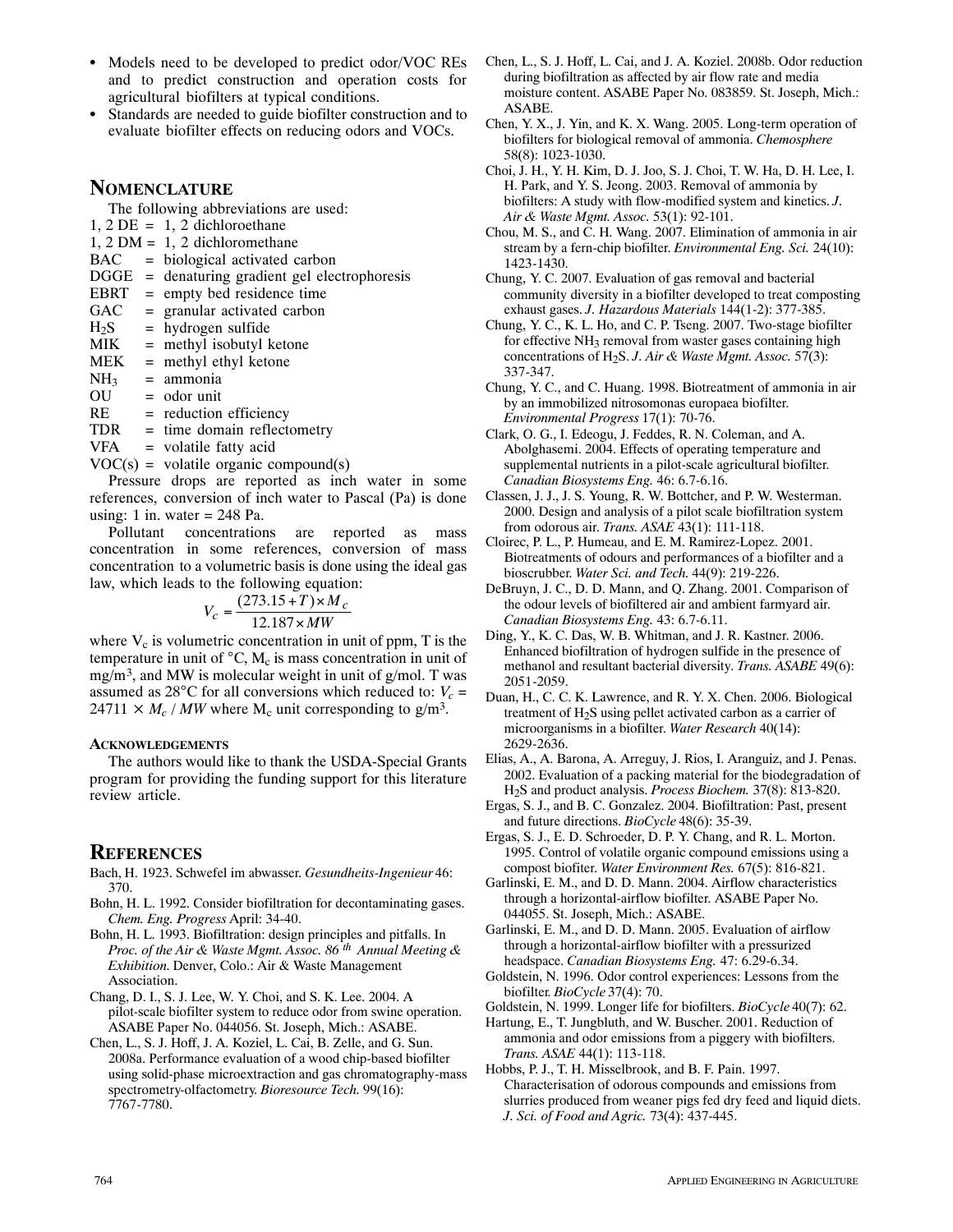Hodge, D. S., V. F. Medina, R. Islander, and J. S. Devinny. 1991. Biofiltration of hydrocarbon fuel vapors in biofilters. *Environmental Tech.* 12(8): 655*‐*662.

Hoff, S. J., J. D. Harmon, L. Chen, K. A. Janni, D. R. Schmidt, R. E. Nicolai, and L. D. Jacobson. 2009. Partial biofiltration of exhaust air from a hybrid ventilated deep*‐*pit swine facilities. *Applied Eng. in Agric.* 25(2): 269*‐*280.

Jacobson, L. D., A. J. Heber, S. J. Hoff, Y. Zhang, D. B. Beasley, J. A. Koziel, and B. P. Hetchler. 2006. Aerial pollutants emissions from confined animal buildings. In *Workshop on Agricultural Air Quality,* 775*‐*784. Washington, D.C.: Dept. of Communication Services, North Carolina State University, Raleigh, N.C.

Janni, K. A., R. E. Nicolai, L. D. Jacobson, and D. R. Schmidt. 1998. Low cost biofilters for odor control in Minnesota. Final Report 14 August 1998. St. Paul, Minnesota: Biosystems and Agricultural Engineering Department, University of Minnesota.

Janni, K. A., W. J. Maier, T. H. Kuehn, C. H. Yang, B. B. Bridges, and D. Vesley. 2001. Evaluation of biofiltration of air, an innovation air pollution control technology. *ASHRAE Trans.* 107(1): 198*‐*214.

Jayas, D. S., S. Sokhansanj, E. B. Moysey, and E. M. Barber. 1987. The effect of airflow direction on the resistance of canola (rapeseed) to airflow. *Canadian Agric. Eng.* 29(2): 189*‐*192.

Jordan, S. L., I. R. McDonald, A. J. Kraczkiewicz*‐*Dowjat, D. P. Kelly, F. A. Rainey, J, K, Murrell, and A. P. Wood. 1997. Autotrophic growth on carbon disulfide is a property of novel strains of paracoccus denitrifyicans, *Arch Microbiol* 168(3): 225*‐*236.

Kalingan, A. E., C. M. Liao, J. W. Chen, and S. C. Chen. 2004. Microbial degradation of livestock*‐*generated ammonia using biofilters at typical ambient temperatures. *J. Environ. Sci. and Health Part B—Pesticides, Food Contaminants, and Agricultural Wastes* 39(1): 185*‐*198.

Kastner, J. R., K. C. Das, and B. Crompton. 2004. Kinetics of ammonia removal in a pilot*‐*scale biofilter. *Trans. ASAE* 47(5): 1867*‐*1878.

Kay, R. L., C. J. Bern, and C. R. Hurburgh, Jr. 1989. Horizontal and vertical airflow resistance of shelled corn at various bulk densities. *Trans. ASAE* 32(2): 733*‐*736.

Khammar, N., L. Malhautier, V. Degrange, R. Lensi, J. J. Godon, and J. L. Fanlo. 2005. Link between spatial structure of microbial communities and degradation of a complex mixture of volatile organic compounds in peat biofilters. *J. Applied Microbiol.* 98(2): 476*‐*490.

Kim, S.G., H. S. Bae, H. M. Oh, and S. T. Lee. 2003. Isolation and characterization of novel halotolerant and/or halophilic denitrifying bacteria with versatile metabolic pathways for the degradation of trimethylamine. *FEMS Microbiology Letters* 225(2): 263*‐*269.

Kim, H., Y. J. Kim, and J. S. Chung. 2002. Long*‐*term operation of a biofilter for simultaneous removal of H2S and NH3. *J. Air & Waste Mgmt. Assoc.* 52(12): 1389*‐*1398.

Kim, N. J., Y. Sugano, M. Hirai, and M. Shoda. 2000. Removal characteristics of high load ammonia gas by a biofilter seeded with a marine bacterium, Vibrio alginolyticus. *Biotechnology Letters* 22(16): 1295*‐*1299.

Krishnayya, A. V., J. G. Agar, T. T. Wong, B. Nevokshonoff, and R. Warren. 1999. Temperature effects on biofiltration of off*‐*gases. In *Proc. on the Assessment and Remediation of Contaminated Sites in Arctic and Cold Climates,* 186*‐*195. Edmonton, Alberta: Elsevier Publishing.

Kumar, A., and W. E. Muir. 1986. Airflow resistance of wheat and barley affected by airflow direction, filling method and dockage. *Trans. ASAE* 29(5): 1423*‐*1426.

Lau, A., and K. Cheng. 2007. Removal of odor using biofilter from duck confinement buildings. *J. Environ. Sci. and Health Part A.* 42(7): 955*‐*959.

Le, P. D., A. J. A. Aarnink, N. W. M. Ogink, P. M. Becker, and M. W. A. Verstegen. 2005. Odour from animal production facilities: its relationship to diet. *Nutrition Res. Reviews* 18(1): 3*‐*30.

Lefers, R. M., and R. E. Nicolai. 2005. Controlling biofilter moisture content using watermark sensors and controller. ASABE Paper No. SD05*‐*504. St. Joseph, Mich.: ASABE.

Lehtomaki, J., M. Torronen, and A. Laukkarinen. 1992. A feasibility study of biological waste*‐*air purification in a cold climate. In *Biotechniques for Air Pollution Abatement and Odour Control Policies*, eds. A. J. Dragt, and J. van Ham, 131*‐*134. Amsterdam, The Netherlands: Elsevier Science Publisher B. V.

Leson, G., and A. M. Winer. 1991. Biofiltration: an innovative air pollution control technology for VOC emissions. *J. Air & Waste Mgmt. Assoc.* 41(8): 1045*‐*1054.

Li, H., J. R. Mihelcic, J. C. Crittenden, and K. A. Anderson. 2003. Field measurements and modeling of two*‐*stage biofilter that treat odorous sulfur air emissions. *J. Environ. Eng*. *ASCE* 129(8): 684*‐*692.

Lo, Y*‐*C., J. A. Koziel, L. Cai, S. J. Hoff, W. S. Jenks, and H. Xin. 2008. Simultaneous chemical and sensory characterization of VOCs and semi*‐*VOCs emitted from swine manure using SPME and multidimensional gas chromatography*‐*mass spectrometry*‐*olfactometry. *J. Environ. Qual.* 37(2): 521*‐*534.

Luo, J., and S. Lindsey. 2006. The use of pine bark and natural zeolite as biofitlter media to remove animal rendering process odours. *Bioresouce Tech.* 97(13): 1461*‐*1469.

Luo, J., and A. Oostrom. 1997. Biofilters for controlling animal rendering odour: A pilot*‐*scale study. *Pure & Applied Chem.* 69(11): 2403*‐*2410.

Mann, D. D., J. C. DeBruyn, and Q. Zhang. 2002. Design and evaluation of an open biofilter for treatment of odour from swine barns during sub*‐*zero ambient temperatures. *Canadian Biosystems Eng.* 44: 6.21*‐*6.26.

Marsh, R. 1992. Biofiltration: History, theoretical model and practice. Symposium paper. *Institute Chemical Engineering, North Western Branch, Integrated Pollution Control Clean Technology* 3(3): 13.1*‐*13.14.

Martinec, M., E. Hartung, T. Jungbluth, F. Schneider, and P. H. Wieser. 2001. Reduction of gas, odor and dust emissions from swine operations with biofilters. ASAE Paper No. 014079. St. Joseph, Mich.: ASAE.

Morgan*‐*Sagastume, J. M., and A. Noyola. 2006. Hydrogen sulfide removal by compost biofiltration: Effect of mixing the filter media on operational factors. *Bioresouce Tech.* 97(13): 1546*‐*1553.

Naylor, L. M., G. A. Kuter, and P. J. Gormsen. 1988. Biofilters for odor control: The scientific basis. In *Compost Facts*. Glastonbury, Conn.: International Process System, Inc.

Nicolai, R. E., C. J. Clanton, K. A. Janni, and G. L. Malzer. 2006. Ammonia removal during biofiltration as affected by inlet air temperature and media moisture content. *Trans. ASABE* 49(4): 1125*‐*1138.

Nicolai, R. E., and K. A. Janni. 1997. Development of a low cost biofilter on swine production facilities. ASAE Paper No. 974040. St. Joseph, Mich.: ASAE.

Nicolai, R. E., and K. A. Janni. 1998a. Comparison of biofilter residence time. ASAE Paper No. 984053. St. Joseph, Mich.: ASAE.

Nicolai, R. E. and K. A. Janni. 1998b. Biofiltration*‐*adaptation to livestock facilities. In *Proc. of USC‐TRG Conference on Biofiltration*, 99*‐*106. Los Angeles, Calif.: Elsevier Publishing.

Nicolai, R. E., and K. A. Janni. 1999. Effects of biofilter retention time on emissions from dairy, swine, and poultry buildings. ASAE Paper No. 994149. St. Joseph, Mich.: ASAE.

Nicolai, R. E., and K. A. Janni. 2001a. Biofilter media mixture ratio of wood chips and compost treating swine odors. *Water Sci. and Tech.* 44(9): 261*‐*267.